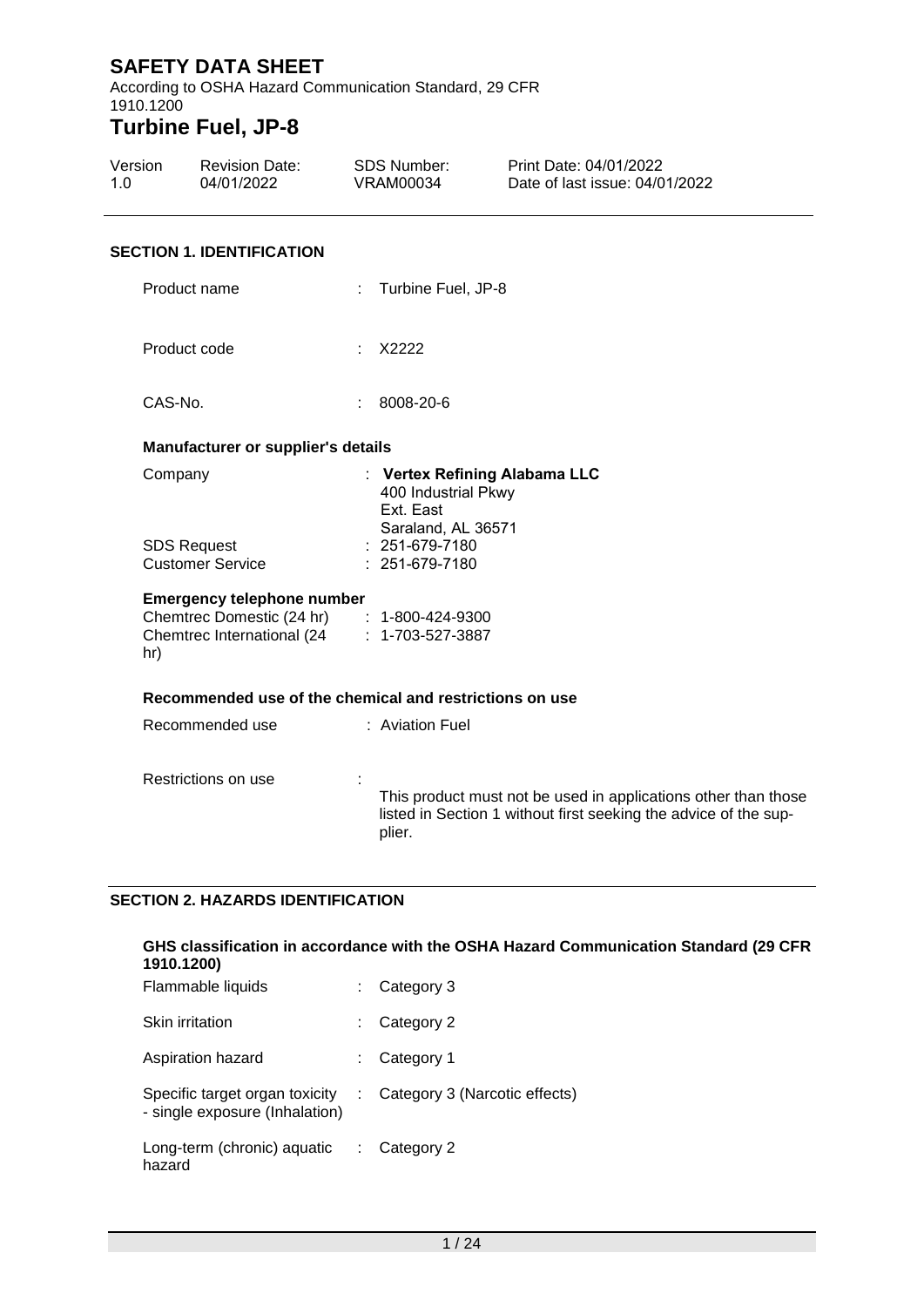According to OSHA Hazard Communication Standard, 29 CFR 1910.1200

| Version<br>1.0 | <b>Revision Date:</b><br>04/01/2022 | <b>SDS Number:</b><br><b>VRAM00034</b>                                               | Print Date: 04/01/2022<br>Date of last issue: 04/01/2022                                                                                                                                                                                                                                                                                                                                                                                                                                                                                                                                                                                                                                                                                                                   |
|----------------|-------------------------------------|--------------------------------------------------------------------------------------|----------------------------------------------------------------------------------------------------------------------------------------------------------------------------------------------------------------------------------------------------------------------------------------------------------------------------------------------------------------------------------------------------------------------------------------------------------------------------------------------------------------------------------------------------------------------------------------------------------------------------------------------------------------------------------------------------------------------------------------------------------------------------|
|                | <b>GHS label elements</b>           |                                                                                      |                                                                                                                                                                                                                                                                                                                                                                                                                                                                                                                                                                                                                                                                                                                                                                            |
|                | Hazard pictograms                   |                                                                                      |                                                                                                                                                                                                                                                                                                                                                                                                                                                                                                                                                                                                                                                                                                                                                                            |
|                | Signal word                         | Danger                                                                               |                                                                                                                                                                                                                                                                                                                                                                                                                                                                                                                                                                                                                                                                                                                                                                            |
|                | <b>Hazard statements</b>            | PHYSICAL HAZARDS:<br><b>HEALTH HAZARDS:</b><br>H315 Causes skin irritation.          | H226 Flammable liquid and vapour.<br>H304 May be fatal if swallowed and enters airways.<br>H336 May cause drowsiness or dizziness.<br><b>ENVIRONMENTAL HAZARDS:</b><br>H411 Toxic to aquatic life with long lasting effects.                                                                                                                                                                                                                                                                                                                                                                                                                                                                                                                                               |
|                | Precautionary statements            | <b>Prevention:</b>                                                                   |                                                                                                                                                                                                                                                                                                                                                                                                                                                                                                                                                                                                                                                                                                                                                                            |
|                |                                     | ment.<br>face protection.                                                            | P210 Keep away from heat, hot surfaces, sparks, open flames<br>and other ignition sources. No smoking.<br>P233 Keep container tightly closed.<br>P240 Ground and bond container and receiving equipment.<br>P241 Use explosion-proof electrical/ ventilating/ lighting equip-<br>P242 Use non-sparking tools.<br>P243 Take action to prevent static discharges.<br>P261 Avoid breathing dust/ fume/ gas/ mist/ vapours/ spray.<br>P264 Wash skin thoroughly after handling.<br>P271 Use only outdoors or in a well-ventilated area.<br>P273 Avoid release to the environment.<br>P280 Wear protective gloves/ protective clothing/ eye protection/                                                                                                                         |
|                |                                     | <b>Response:</b>                                                                     |                                                                                                                                                                                                                                                                                                                                                                                                                                                                                                                                                                                                                                                                                                                                                                            |
|                |                                     | CENTER/ doctor.<br>on this label).<br>attention.<br>reuse.<br>P391 Collect spillage. | P301 + P310 IF SWALLOWED: Immediately call a POISON<br>P302 + P352 IF ON SKIN: Wash with plenty of water and soap.<br>P303 + P361 + P353 IF ON SKIN (or hair): Take off immediately<br>all contaminated clothing. Rinse skin with water/ shower.<br>P304 + P340 IF INHALED: Remove person to fresh air and<br>keep comfortable for breathing.<br>P312 Call a POISON CENTER/doctor if you feel unwell.<br>P321 Specific treatment (see supplemental first aid instructions<br>P331 Do NOT induce vomiting.<br>P333 + P313 If skin irritation or rash occurs: Get medical advice/<br>P362 + P364 Take off contaminated clothing and wash it before<br>P370 + P378 In case of fire: Use water spray, alcohol-resistant<br>foam, dry chemical or carbon dioxide to extinguish. |
|                |                                     | Storage:                                                                             |                                                                                                                                                                                                                                                                                                                                                                                                                                                                                                                                                                                                                                                                                                                                                                            |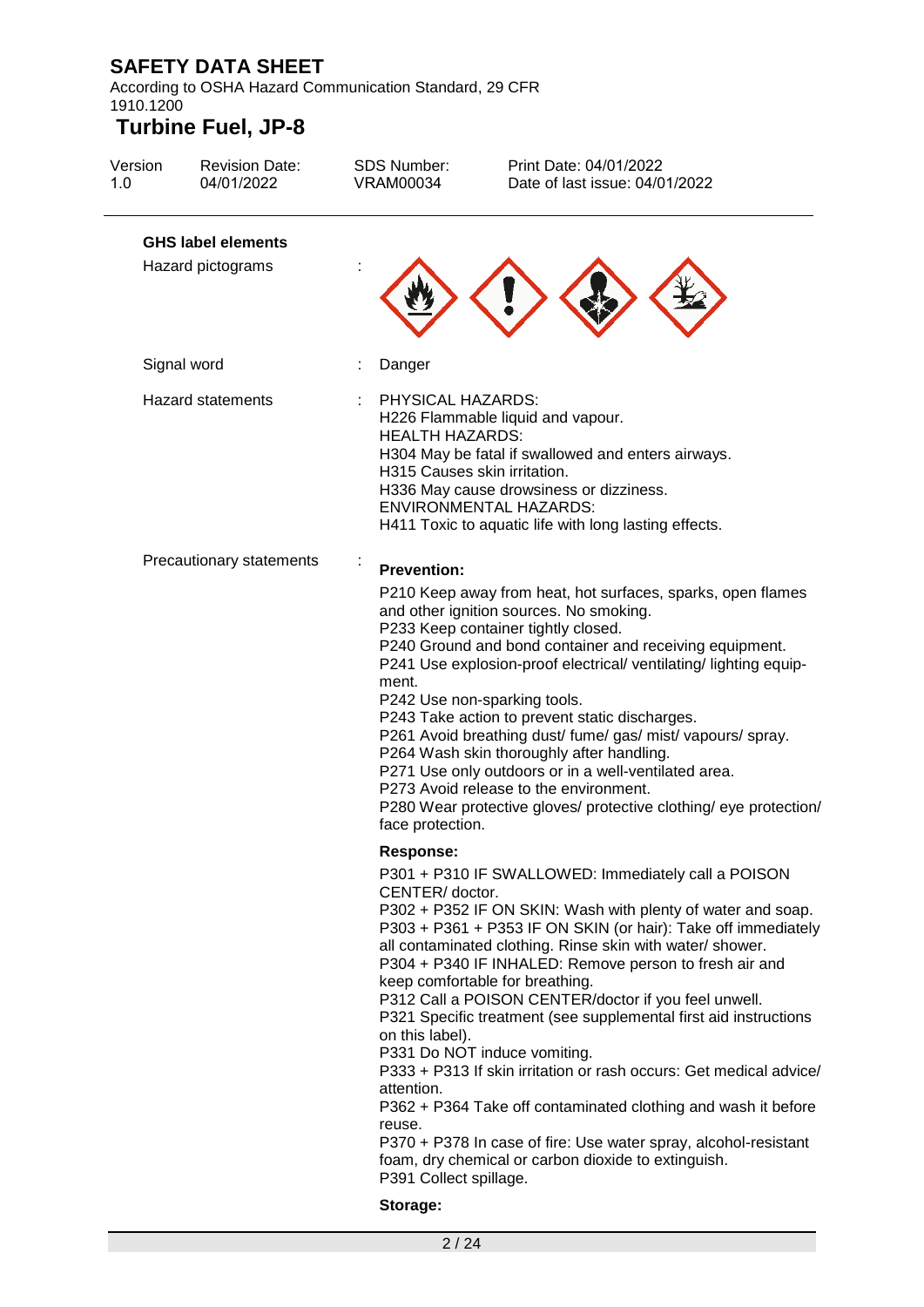According to OSHA Hazard Communication Standard, 29 CFR 1910.1200

### **Turbine Fuel, JP-8**

| Version | <b>Revision Date:</b> | SDS Number: | Print Date: 04/01/2022         |
|---------|-----------------------|-------------|--------------------------------|
| 1.0     | 04/01/2022            | VRAM00034   | Date of last issue: 04/01/2022 |

P403 + P233 Store in a well-ventilated place. Keep container tightly closed. P403 + P235 Store in a well-ventilated place. Keep cool. P405 Store locked up.

#### **Disposal:**

P501 Dispose of contents/ container to an approved waste disposal plant.

#### **Other hazards which do not result in classification**

Slightly irritating to respiratory system.

Liquid evaporates quickly and can ignite leading to a flash fire, or an explosion in a confined space.

Vapour in the headspace of tanks and containers may ignite and explode at temperatures exceeding auto-ignition temperature, where vapour concentrations are within the flammability range. May ignite on surfaces at temperatures above auto-ignition temperature.

This material is a static accumulator.

Even with proper grounding and bonding, this material can still accumulate an electrostatic charge.

If sufficient charge is allowed to accumulate, electrostatic discharge and ignition of flammable airvapour mixtures can occur.

The classification of this material is based on OSHA HCS 2012 criteria.

Hydrogen sulphide (H2S), an extremely flammable and toxic gas, and other hazardous vapours may evolve and collect in the headspace of storage tanks, transport vessels and other enclosed containers.

#### **SECTION 3. COMPOSITION/INFORMATION ON INGREDIENTS**

| Substance / Mixture | : Substance                                                                                                                                                                   |
|---------------------|-------------------------------------------------------------------------------------------------------------------------------------------------------------------------------|
| Chemical nature     | Complex mixture of hydrocarbons consisting of paraffins, cy-<br>cloparaffins, aromatic and olefinic hydrocarbons with carbon<br>numbers predominantly in the C9 to C16 range. |

May also contain several additives at <0.1% v/v each.

#### **Hazardous components**

| Chemical name        | Synonyms      | CAS-No.   | Concentration (% w/w) |
|----------------------|---------------|-----------|-----------------------|
| Kerosine (petroleum) | kerosine (pe- | 8008-20-6 | $= 100$               |
|                      | troleum)      |           |                       |
|                      | (Technical)   |           |                       |
| $2-(2-$              | $2-(2-$       | 111-77-3  | $0.07 - \leq 0.1$     |
| methoxyeth-          | methoxyeth-   |           |                       |
| oxy)ethanol          | oxy)ethanol   |           |                       |

Total aromatic hydrocarbons present are typically in the range of 10-20%v/v. Hydrogen sulphide may be present both in the liquid and the vapour. Composition is complex and varies with the source of the crude oil and the contributing process plants at that time.

#### **Further information**

| Contains:       |                       |                       |
|-----------------|-----------------------|-----------------------|
| l Chemical name | Identification number | Concentration (% w/w) |
| Xylene          | 1330-20-7             |                       |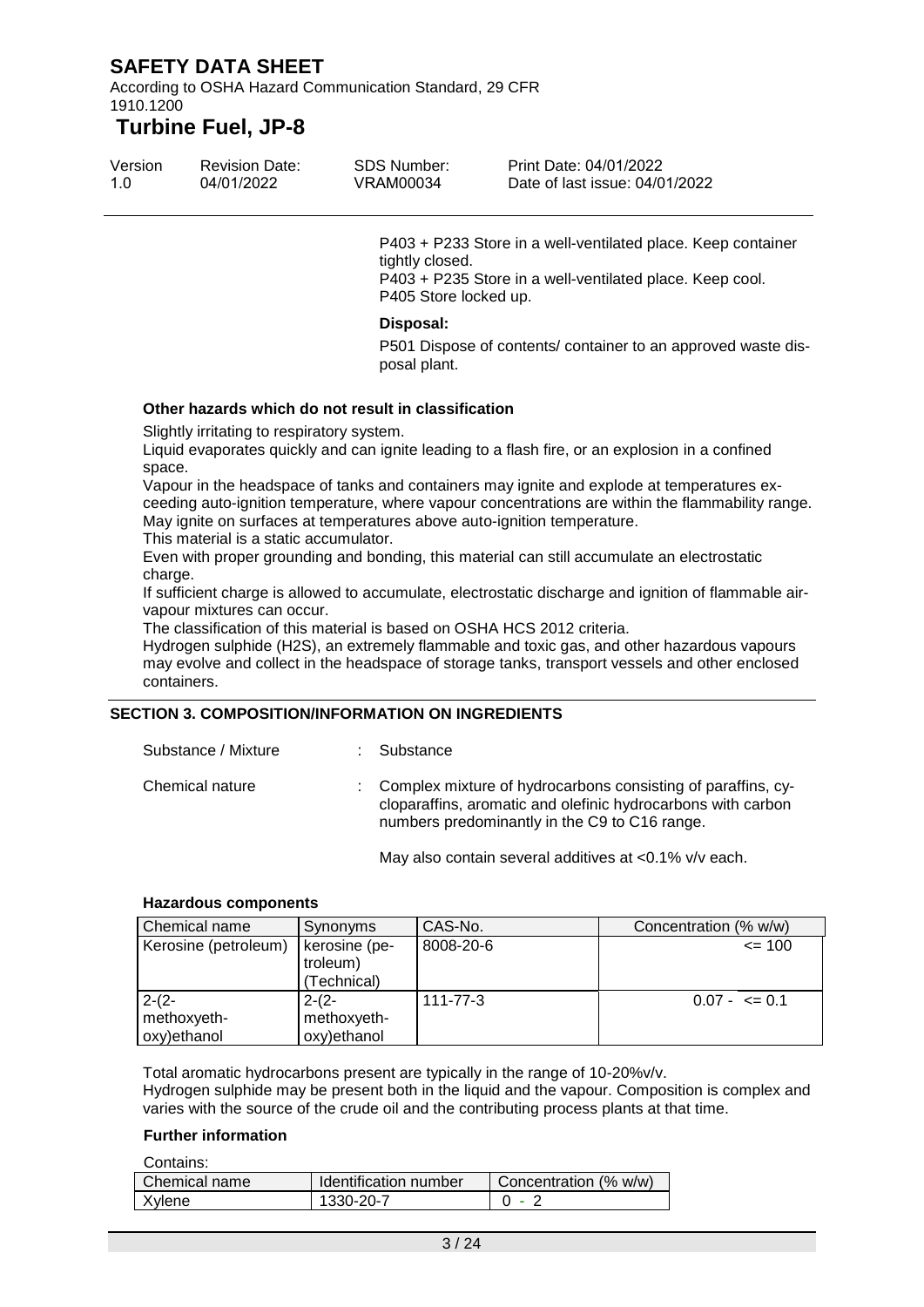According to OSHA Hazard Communication Standard, 29 CFR 1910.1200

# **Turbine Fuel, JP-8**

| Version | <b>Revision Date:</b> | SDS Number: | Print Date: 04/01/2022         |
|---------|-----------------------|-------------|--------------------------------|
| 1.O     | 04/01/2022            | VRAM00034   | Date of last issue: 04/01/2022 |

| Ethylbenzene                      | $100 - 41 - 4$ | በ - 2 |
|-----------------------------------|----------------|-------|
| Trimethylbenzene (all<br>isomers) | 25551-13-7     |       |
| Naphthalene                       | $91 - 20 - 3$  | ۰     |
| Cumene                            | $98 - 82 - 8$  |       |

#### **SECTION 4. FIRST-AID MEASURES**

| General advice                                         | Not expected to be a health hazard when used under normal<br>conditions.<br>Vapourisation of H2S that has been trapped in clothing can be<br>dangerous to rescuers. Maintain respiratory protection to<br>avoid contamination from the victim to rescuer. Mechanical                                                                                                                                                                                                                                      |
|--------------------------------------------------------|-----------------------------------------------------------------------------------------------------------------------------------------------------------------------------------------------------------------------------------------------------------------------------------------------------------------------------------------------------------------------------------------------------------------------------------------------------------------------------------------------------------|
|                                                        | ventilation should be used to resuscitate if at all possible.                                                                                                                                                                                                                                                                                                                                                                                                                                             |
| If inhaled                                             | Remove to fresh air. If rapid recovery does not occur,<br>transport to nearest medical facility for additional treatment.                                                                                                                                                                                                                                                                                                                                                                                 |
|                                                        | Respiratory irritation signs and symptoms may include a tem-<br>porary burning sensation of the nose and throat, coughing,<br>and/or difficulty breathing.                                                                                                                                                                                                                                                                                                                                                |
| In case of skin contact                                | Remove contaminated clothing. Immediately flush skin with<br>large amounts of water for at least 15 minutes, and follow by<br>washing with soap and water if available. If redness, swelling,<br>pain and/or blisters occur, transport to the nearest medical<br>facility for additional treatment.<br>When using high pressure equipment, injection of product<br>under the skin can occur. If high pressure injuries occur, the<br>casualty should be sent immediately to a hospital. Do not wait       |
|                                                        | for symptoms to develop.<br>Obtain medical attention even in the absence of apparent<br>wounds.                                                                                                                                                                                                                                                                                                                                                                                                           |
| In case of eye contact                                 | Flush eye with copious quantities of water.<br>Remove contact lenses, if present and easy to do. Continue<br>rinsing.<br>If persistent irritation occurs, obtain medical attention.                                                                                                                                                                                                                                                                                                                       |
|                                                        | Eye irritation signs and symptoms may include a burning sen-<br>sation, redness, swelling, and/or blurred vision.                                                                                                                                                                                                                                                                                                                                                                                         |
| If swallowed                                           | Call emergency number for your location / facility.<br>If swallowed, do not induce vomiting: transport to nearest<br>medical facility for additional treatment. If vomiting occurs<br>spontaneously, keep head below hips to prevent aspiration.<br>If any of the following delayed signs and symptoms appear<br>within the next 6 hours, transport to the nearest medical facili-<br>ty: fever greater than 101° F (38.3°C), shortness of breath,<br>chest congestion or continued coughing or wheezing. |
| Most important symptoms<br>and effects, both acute and | Breathing of high vapour concentrations may cause central<br>nervous system (CNS) depression resulting in dizziness, light-                                                                                                                                                                                                                                                                                                                                                                               |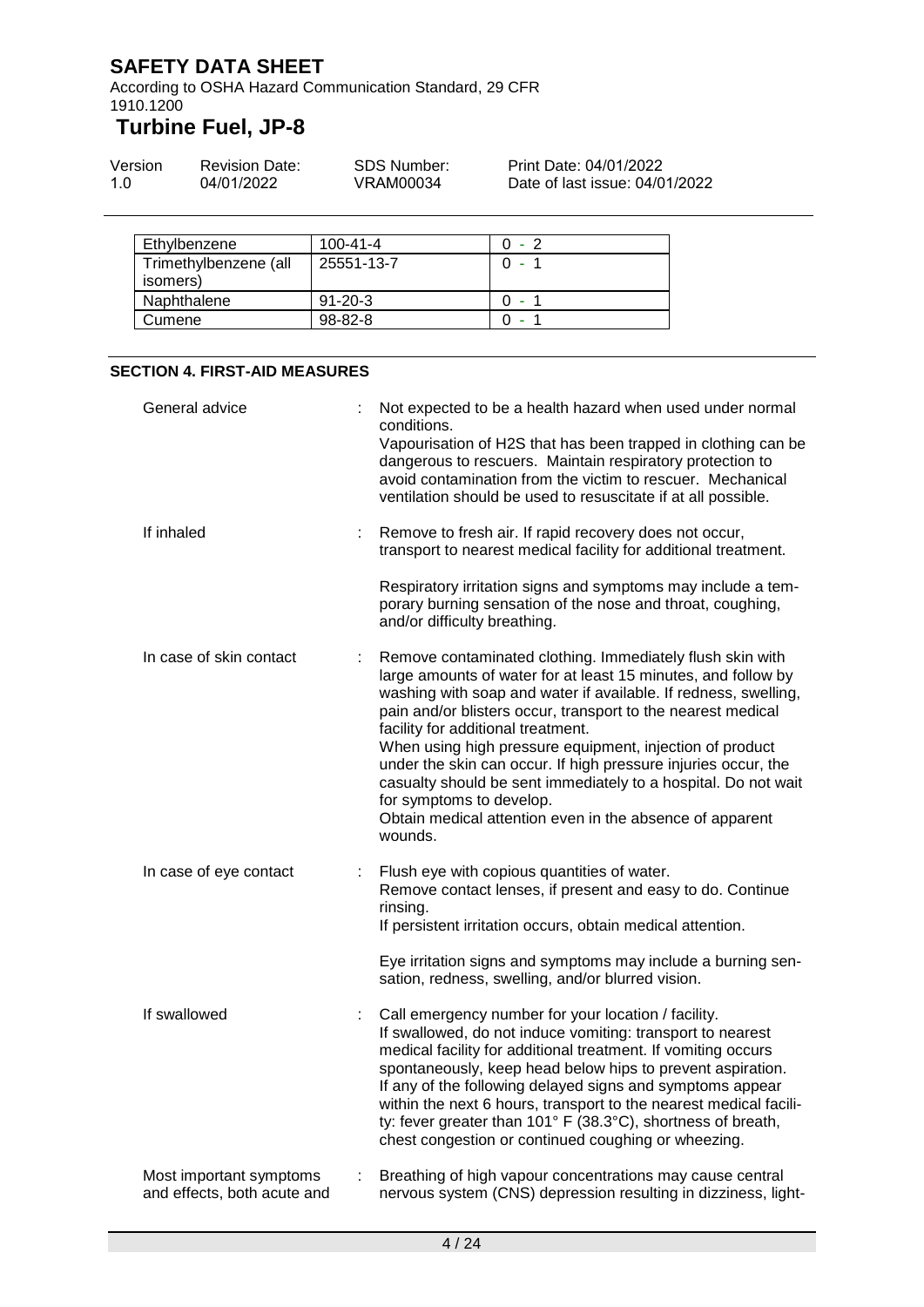According to OSHA Hazard Communication Standard, 29 CFR 1910.1200

# **Turbine Fuel, JP-8**

| Version<br>1.0 | <b>Revision Date:</b><br>04/01/2022                                              | SDS Number:<br><b>VRAM00034</b>                                                | Print Date: 04/01/2022<br>Date of last issue: 04/01/2022                                                                                                                                                                                                                                                                                                                                                                                                                                                                                                                                                                                                                                                                                                                                                                                                                                                                                                                                                |
|----------------|----------------------------------------------------------------------------------|--------------------------------------------------------------------------------|---------------------------------------------------------------------------------------------------------------------------------------------------------------------------------------------------------------------------------------------------------------------------------------------------------------------------------------------------------------------------------------------------------------------------------------------------------------------------------------------------------------------------------------------------------------------------------------------------------------------------------------------------------------------------------------------------------------------------------------------------------------------------------------------------------------------------------------------------------------------------------------------------------------------------------------------------------------------------------------------------------|
| delayed        |                                                                                  | death.<br>and/or ringing in the ears.                                          | headedness, headache, nausea and loss of coordination.<br>Continued inhalation may result in unconsciousness and<br>Skin irritation signs and symptoms may include a burning sen-<br>sation, redness, swelling, and/or blisters.<br>Local necrosis is evidenced by delayed onset of pain and<br>tissue damage a few hours following injection.<br>Eye irritation signs and symptoms may include a burning sen-<br>sation, redness, swelling, and/or blurred vision.<br>If material enters lungs, signs and symptoms may include<br>coughing, choking, wheezing, difficulty in breathing, chest<br>congestion, shortness of breath, and/or fever.<br>If any of the following delayed signs and symptoms appear<br>within the next 6 hours, transport to the nearest medical facili-<br>ty: fever greater than 101° F (38.3°C), shortness of breath,<br>chest congestion or continued coughing or wheezing.<br>Auditory system effects may include temporary hearing loss                                 |
|                | Protection of first-aiders                                                       |                                                                                | When administering first aid, ensure that you are wearing the<br>appropriate personal protective equipment according to the<br>incident, injury and surroundings.                                                                                                                                                                                                                                                                                                                                                                                                                                                                                                                                                                                                                                                                                                                                                                                                                                       |
|                | Indication of any immediate<br>medical attention and special<br>treatment needed | Treat symptomatically.<br>age and loss of function.<br>Do not induce vomiting. | Call a doctor or poison control center for guidance.<br>IMMEDIATE TREATMENT IS EXTREMELY IMPORTANT!<br>High pressure injection injuries require prompt surgical inter-<br>vention and possibly steroid therapy, to minimise tissue dam-<br>Because entry wounds are small and do not reflect the seri-<br>ousness of the underlying damage, surgical exploration to<br>determine the extent of involvement may be necessary. Local<br>anaesthetics or hot soaks should be avoided because they<br>can contribute to swelling, vasospasm and ischaemia. Prompt<br>surgical decompression, debridement and evacuation of for-<br>eign material should be performed under general anaesthet-<br>ics, and wide exploration is essential.<br>Potential for chemical pneumonitis.<br>Hydrogen sulphide (H2S) - CNS asphyxiant. May cause rhini-<br>tis, bronchitis and occasionally pulmonary oedema after se-<br>vere exposure. CONSIDER: Oxygen therapy. Consult a Poi-<br>son Control Center for guidance. |

### **SECTION 5. FIRE-FIGHTING MEASURES**

| Suitable extinguishing media      | Foam, water spray or fog. Dry chemical powder, carbon diox-<br>ide, sand or earth may be used for small fires only.                                                                                                            |
|-----------------------------------|--------------------------------------------------------------------------------------------------------------------------------------------------------------------------------------------------------------------------------|
| Unsuitable extinguishing<br>media | Do not use direct water jets on the burning product as they<br>could cause a steam explosion and spread of the fire.<br>Simultaneous use of foam and water on the same surface is<br>to be avoided as water destroys the foam. |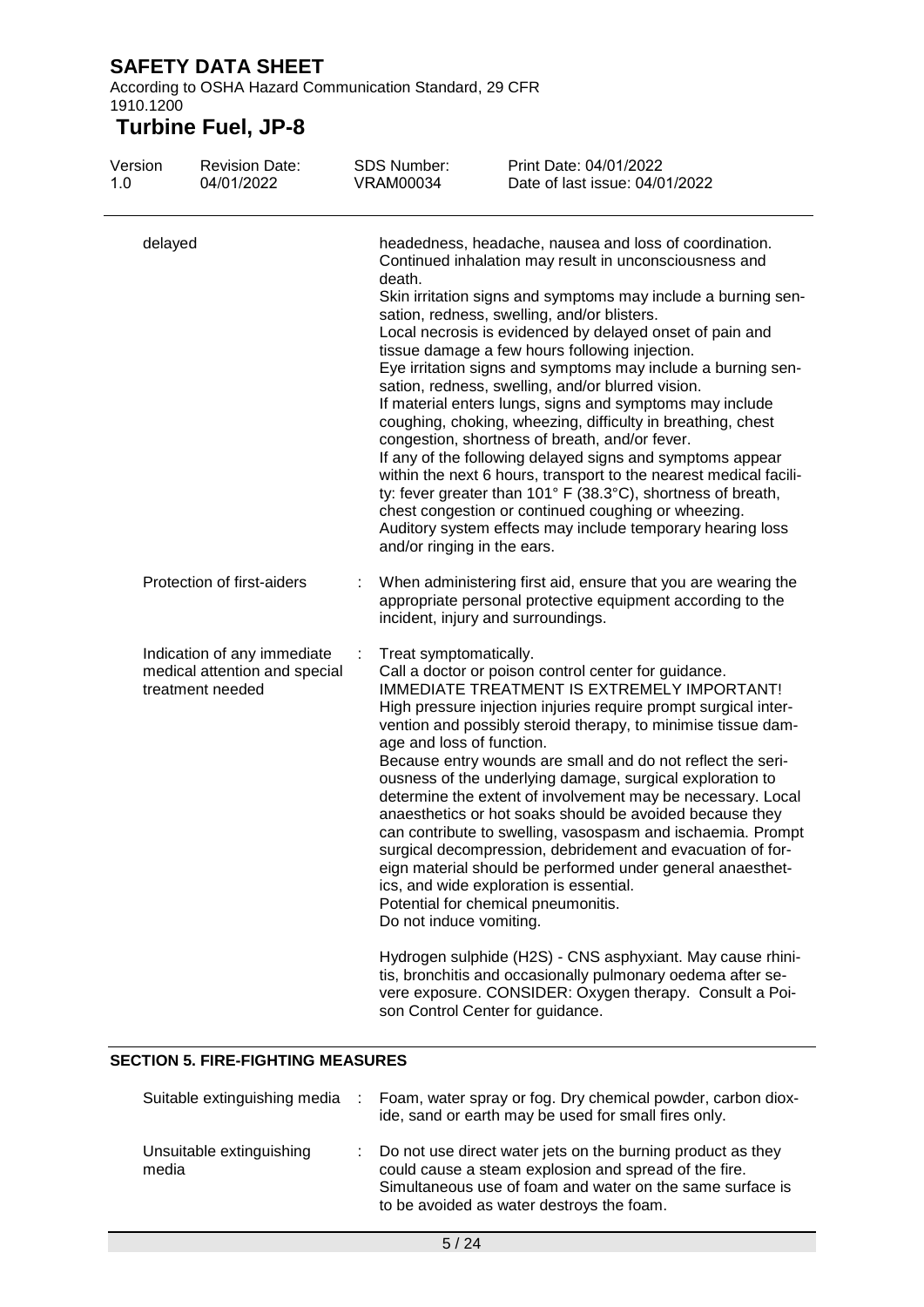According to OSHA Hazard Communication Standard, 29 CFR 1910.1200

# **Turbine Fuel, JP-8**

| Version<br>1.0 |                     | <b>Revision Date:</b><br>04/01/2022 |   | <b>SDS Number:</b><br><b>VRAM00034</b>                                                                                                                                                                                                                                                                                                                                                                                                       | Print Date: 04/01/2022<br>Date of last issue: 04/01/2022                                                                                                                                                                                                                                                                                                                                                |
|----------------|---------------------|-------------------------------------|---|----------------------------------------------------------------------------------------------------------------------------------------------------------------------------------------------------------------------------------------------------------------------------------------------------------------------------------------------------------------------------------------------------------------------------------------------|---------------------------------------------------------------------------------------------------------------------------------------------------------------------------------------------------------------------------------------------------------------------------------------------------------------------------------------------------------------------------------------------------------|
|                | fighting            | Specific hazards during fire-       |   | gases (smoke).<br>Oxides of sulphur.<br>occurs.<br>below the flash point.<br>distant ignition is possible.                                                                                                                                                                                                                                                                                                                                   | Hazardous combustion products may include:<br>A complex mixture of airborne solid and liquid particulates and<br>Unidentified organic and inorganic compounds.<br>Carbon monoxide may be evolved if incomplete combustion<br>Will float and can be reignited on surface water.<br>Flammable vapours may be present even at temperatures<br>The vapour is heavier than air, spreads along the ground and |
|                | ods                 | Specific extinguishing meth-        | ÷ |                                                                                                                                                                                                                                                                                                                                                                                                                                              | Use extinguishing measures that are appropriate to local cir-<br>cumstances and the surrounding environment.                                                                                                                                                                                                                                                                                            |
|                | Further information |                                     |   | Keep adjacent containers cool by spraying with water.<br>If possible remove containers from the danger zone.<br>If the fire cannot be extinguished the only course of action is<br>to evacuate immediately.<br>Prevent fire extinguishing water from contaminating surface<br>water or the ground water system.<br>Contain residual material at affected sites to prevent material<br>from entering drains (sewers), ditches, and waterways. |                                                                                                                                                                                                                                                                                                                                                                                                         |
|                | for firefighters    | Special protective equipment :      |   |                                                                                                                                                                                                                                                                                                                                                                                                                                              | Proper protective equipment including chemical resistant<br>gloves are to be worn; chemical resistant suit is indicated if<br>large contact with spilled product is expected. Self-Contained<br>Breathing Apparatus must be worn when approaching a fire in<br>a confined space. Select fire fighter's clothing approved to<br>relevant Standards (e.g. Europe: EN469).                                 |

### **SECTION 6. ACCIDENTAL RELEASE MEASURES**

| Personal precautions, protec- :<br>tive equipment and emer-<br>gency procedures | May ignite on surfaces at temperatures above auto-ignition<br>temperature.<br>Do not breathe fumes, vapour.<br>Do not operate electrical equipment.<br>Shut off leaks, if possible without personal risks.<br>Remove all possible sources of ignition in the surrounding<br>area.<br>Evacuate all personnel.<br>Attempt to disperse vapour or to direct its flow to a safe loca-<br>tion for example using fog sprays.<br>Use appropriate containment to avoid environmental contami-<br>nation. Prevent from spreading or entering drains, ditches or<br>rivers by using sand, earth, or other appropriate barriers. |
|---------------------------------------------------------------------------------|-----------------------------------------------------------------------------------------------------------------------------------------------------------------------------------------------------------------------------------------------------------------------------------------------------------------------------------------------------------------------------------------------------------------------------------------------------------------------------------------------------------------------------------------------------------------------------------------------------------------------|
| <b>Environmental precautions</b>                                                | : Prevent from spreading or entering into drains, ditches or riv-<br>ers by using sand, earth, or other appropriate barriers.<br>Take measures to minimise the effects on groundwater.<br>Contain residual material at affected sites to prevent material<br>from entering drains (sewers), ditches, and waterways.                                                                                                                                                                                                                                                                                                   |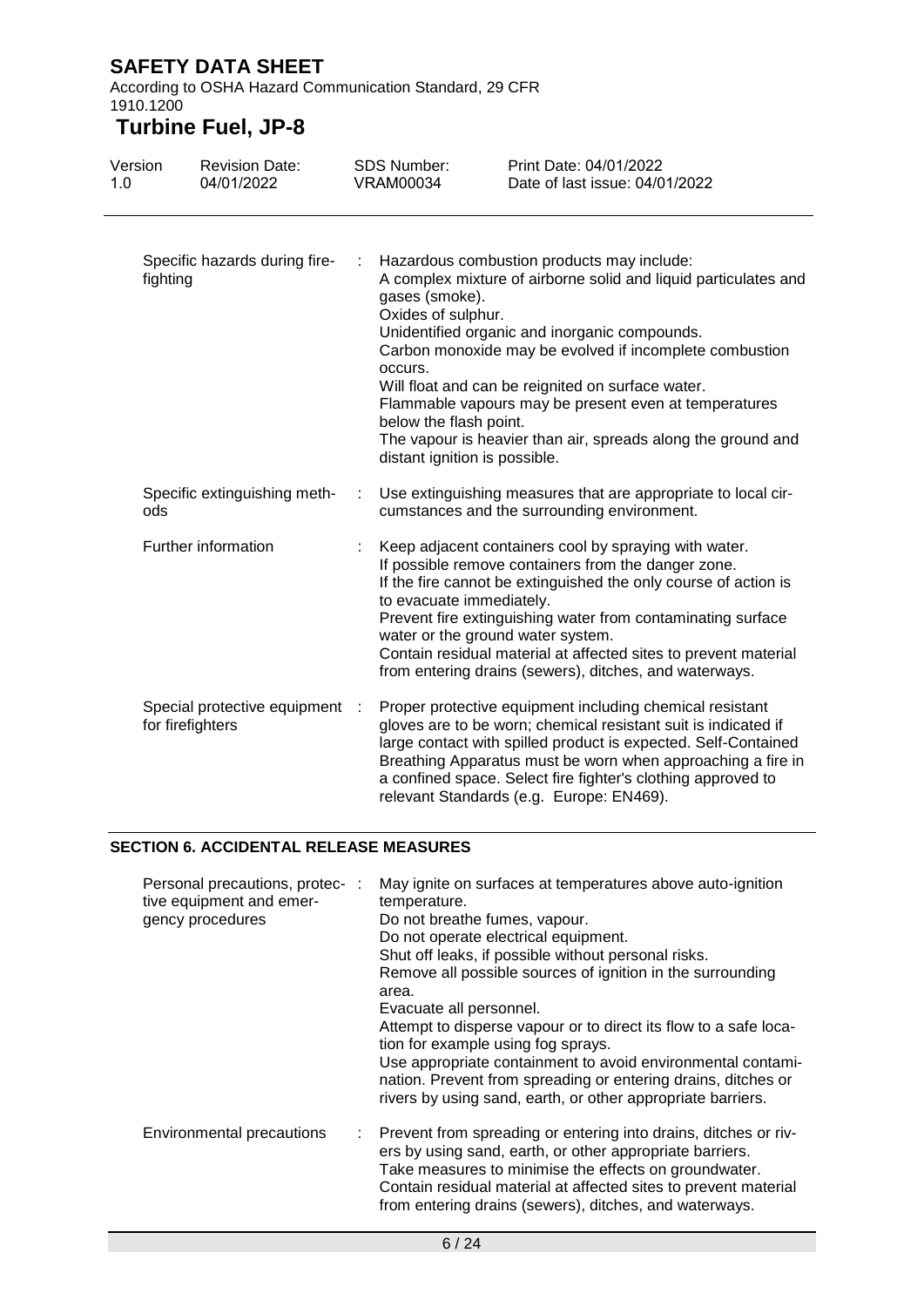According to OSHA Hazard Communication Standard, 29 CFR 1910.1200

# **Turbine Fuel, JP-8**

| Version<br>1.0                                           | <b>Revision Date:</b><br>04/01/2022 | <b>SDS Number:</b><br><b>VRAM00034</b>                                    | Print Date: 04/01/2022<br>Date of last issue: 04/01/2022                                                                                                                                                                                                                                                                                                                                                                                                                                                                                                                                                                                                                                    |
|----------------------------------------------------------|-------------------------------------|---------------------------------------------------------------------------|---------------------------------------------------------------------------------------------------------------------------------------------------------------------------------------------------------------------------------------------------------------------------------------------------------------------------------------------------------------------------------------------------------------------------------------------------------------------------------------------------------------------------------------------------------------------------------------------------------------------------------------------------------------------------------------------|
| Methods and materials for<br>containment and cleaning up |                                     | ÷                                                                         | Do not allow contact with soil, surface or ground water.<br>Take precautionary measures against static discharges.<br>For small liquid spills (< 1 drum), transfer by mechanical<br>means to a labeled, sealable container for product recovery or<br>safe disposal. Allow residues to evaporate or soak up with an<br>appropriate absorbent material and dispose of safely. Remove<br>contaminated soil and dispose of safely.<br>For large liquid spills (> 1 drum), transfer by mechanical<br>means such as vacuum truck to a salvage tank for recovery or<br>safe disposal. Do not flush away residues with water. Retain<br>as contaminated waste. Allow residues to evaporate or soak |
|                                                          |                                     |                                                                           | up with an appropriate absorbent material and dispose of<br>safely. Remove contaminated soil and dispose of safely<br>Avoid contact with skin, eyes and clothing.<br>Evacuate the area of all non-essential personnel.<br>Ventilate contaminated area thoroughly.<br>Take precautionary measures against static discharges.<br>Observe all relevant local and international regulations.                                                                                                                                                                                                                                                                                                    |
| Additional advice                                        |                                     | this Safety Data Sheet.<br>cannot be contained.<br>Annex 1 Regulation 26. | For guidance on selection of personal protective equipment<br>see Section 8 of this Safety Data Sheet.<br>Notify authorities if any exposure to the general public or the<br>environment occurs or is likely to occur.<br>For guidance on disposal of spilled material see Section 13 of<br>Local authorities should be advised if significant spillages<br>Maritime spillages should be dealt with using a Shipboard Oil<br>Pollution Emergency Plan (SOPEP), as required by MARPOL                                                                                                                                                                                                        |
|                                                          |                                     | 424-8802.<br>8802.                                                        | U.S. regulations may require reporting releases of this materi-<br>al to the environment which exceed the reportable quantity<br>(refer to Section 15) to the National Response Center at (800)<br>Under Section 311 of the Clean Water Act (CWA) this material<br>is considered an oil. As such, spills into surface waters must<br>be reported to the National Response Center at (800) 424-<br>This material is covered by EPA's Comprehensive Environ-<br>mental Response, Compensation and Liability Act (CERCLA)<br>Petroleum Exclusion. Therefore, releases to the environment<br>may not be reportable under CERCLA.                                                                |

### **SECTION 7. HANDLING AND STORAGE**

| Technical measures | : Avoid breathing of or direct contact with material. Only use in |
|--------------------|-------------------------------------------------------------------|
|                    | well ventilated areas. Wash thoroughly after handling. For        |
|                    | guidance on selection of personal protective equipment see        |
|                    | Section 8 of this Safety Data Sheet.                              |
|                    | Use the information in this data sheet as input to a risk as-     |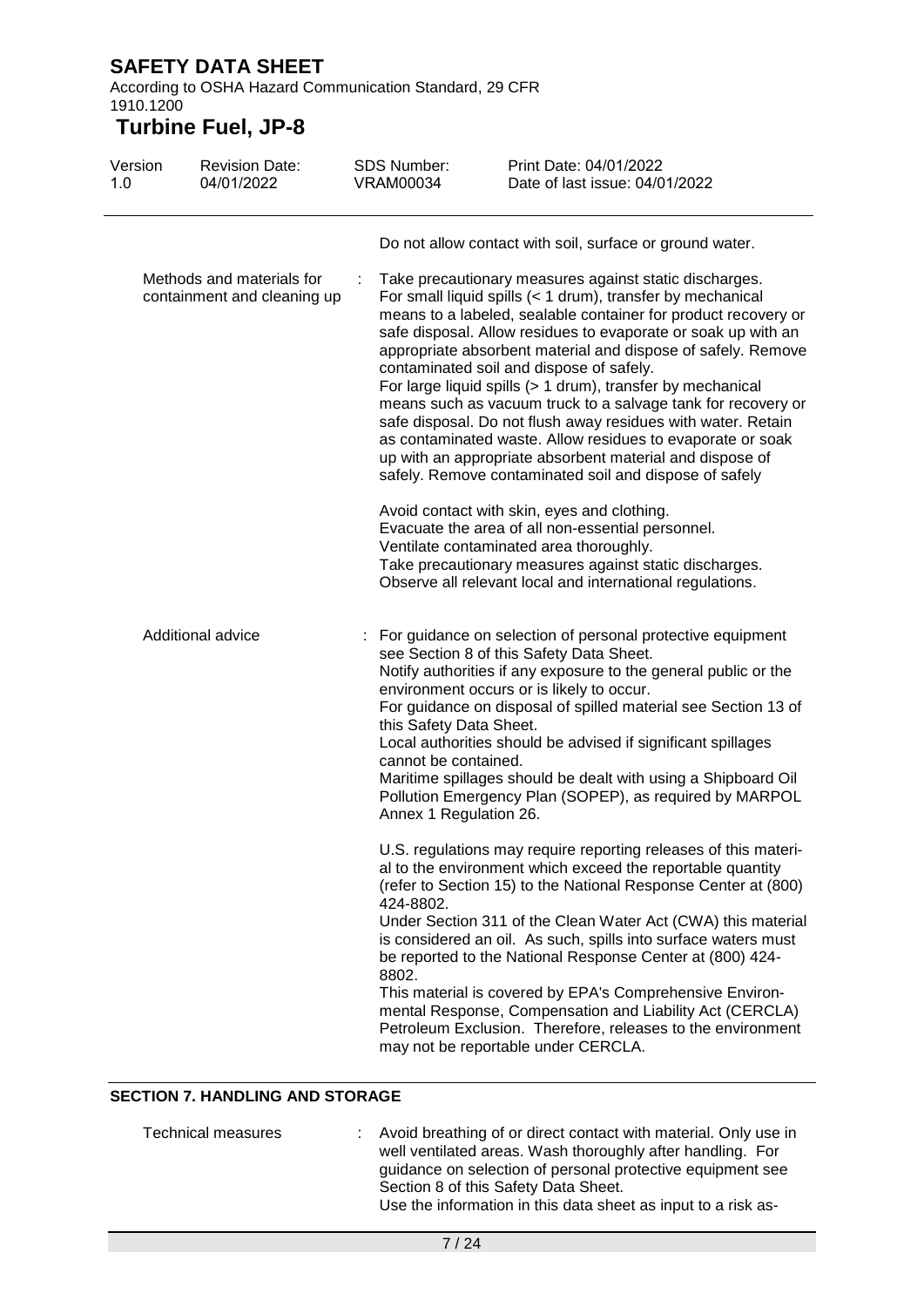According to OSHA Hazard Communication Standard, 29 CFR 1910.1200

| Version<br>1.0 | <b>Revision Date:</b><br>04/01/2022 | <b>SDS Number:</b><br><b>VRAM00034</b>                                                                                                         | Print Date: 04/01/2022<br>Date of last issue: 04/01/2022                                                                                                                                                                                                                                                                                                                                                                                                                                                                                                                                                                                                                                                                                                                                                                                                                                                                                                                                                                                                                  |
|----------------|-------------------------------------|------------------------------------------------------------------------------------------------------------------------------------------------|---------------------------------------------------------------------------------------------------------------------------------------------------------------------------------------------------------------------------------------------------------------------------------------------------------------------------------------------------------------------------------------------------------------------------------------------------------------------------------------------------------------------------------------------------------------------------------------------------------------------------------------------------------------------------------------------------------------------------------------------------------------------------------------------------------------------------------------------------------------------------------------------------------------------------------------------------------------------------------------------------------------------------------------------------------------------------|
|                |                                     | material.<br>laundering.<br>Prevent spillages.<br>Never siphon by mouth.                                                                       | sessment of local circumstances to help determine appropri-<br>ate controls for safe handling, storage and disposal of this<br>Air-dry contaminated clothing in a well-ventilated area before<br>Contaminated leather articles including shoes cannot be de-<br>contaminated and should be destroyed to prevent reuse.                                                                                                                                                                                                                                                                                                                                                                                                                                                                                                                                                                                                                                                                                                                                                    |
|                | Advice on safe handling             | age facilities are followed.<br>sources. Avoid sparks.<br>distant ignition is possible.<br>Earth all equipment.<br>vapours, mists or aerosols. | Ensure that all local regulations regarding handling and stor-<br>Extinguish any naked flames. Do not smoke. Remove ignition<br>Avoid inhaling vapour and/or mists.<br>Avoid prolonged or repeated contact with skin.<br>When using do not eat or drink.<br>When handling product in drums, safety footwear should be<br>worn and proper handling equipment should be used.<br>The vapour is heavier than air, spreads along the ground and<br>Use local exhaust ventilation if there is risk of inhalation of<br>Properly dispose of any contaminated rags or cleaning mate-<br>rials in order to prevent fires.                                                                                                                                                                                                                                                                                                                                                                                                                                                         |
|                |                                     | tory protection is in use.                                                                                                                     | The inherent toxic and olfactory (sense of smell) fatiguing<br>properties of hydrogen sulphide require that air monitoring<br>alarms be used if concentrations are expected to reach harm-<br>ful levels such as in enclosed spaces, heated transport ves-<br>sels and spill or leak situations. If the air concentration ex-<br>ceeds 10 ppm, the area should be evacuated unless respira-                                                                                                                                                                                                                                                                                                                                                                                                                                                                                                                                                                                                                                                                               |
|                | Avoidance of contact                | Strong oxidising agents.                                                                                                                       |                                                                                                                                                                                                                                                                                                                                                                                                                                                                                                                                                                                                                                                                                                                                                                                                                                                                                                                                                                                                                                                                           |
|                | <b>Product Transfer</b>             |                                                                                                                                                | Avoid splash filling Wait 2 minutes after tank filling (for tanks<br>such as those on road tanker vehicles) before opening hatch-<br>es or manholes. Wait 30 minutes after tank filling (for large<br>storage tanks) before opening hatches or manholes. Keep<br>containers closed when not in use. Conditions, such as filling<br>empty Filter Water Separator vessels, that lead to the for-<br>mation of hydrocarbon mists are also particularly hazardous.<br>Contamination resulting from product transfer may give rise to<br>light hydrocarbon vapour in the headspace of tanks that have<br>previously contained gasoline. This vapour may explode if<br>there is a source of ignition. Partly filled containers present a<br>greater hazard than those that are full, therefore handling,<br>transfer and sampling activities need special care. Even with<br>proper grounding and bonding, this material can still accumu-<br>late an electrostatic charge. If sufficient charge is allowed to<br>accumulate, electrostatic discharge and ignition of flammable |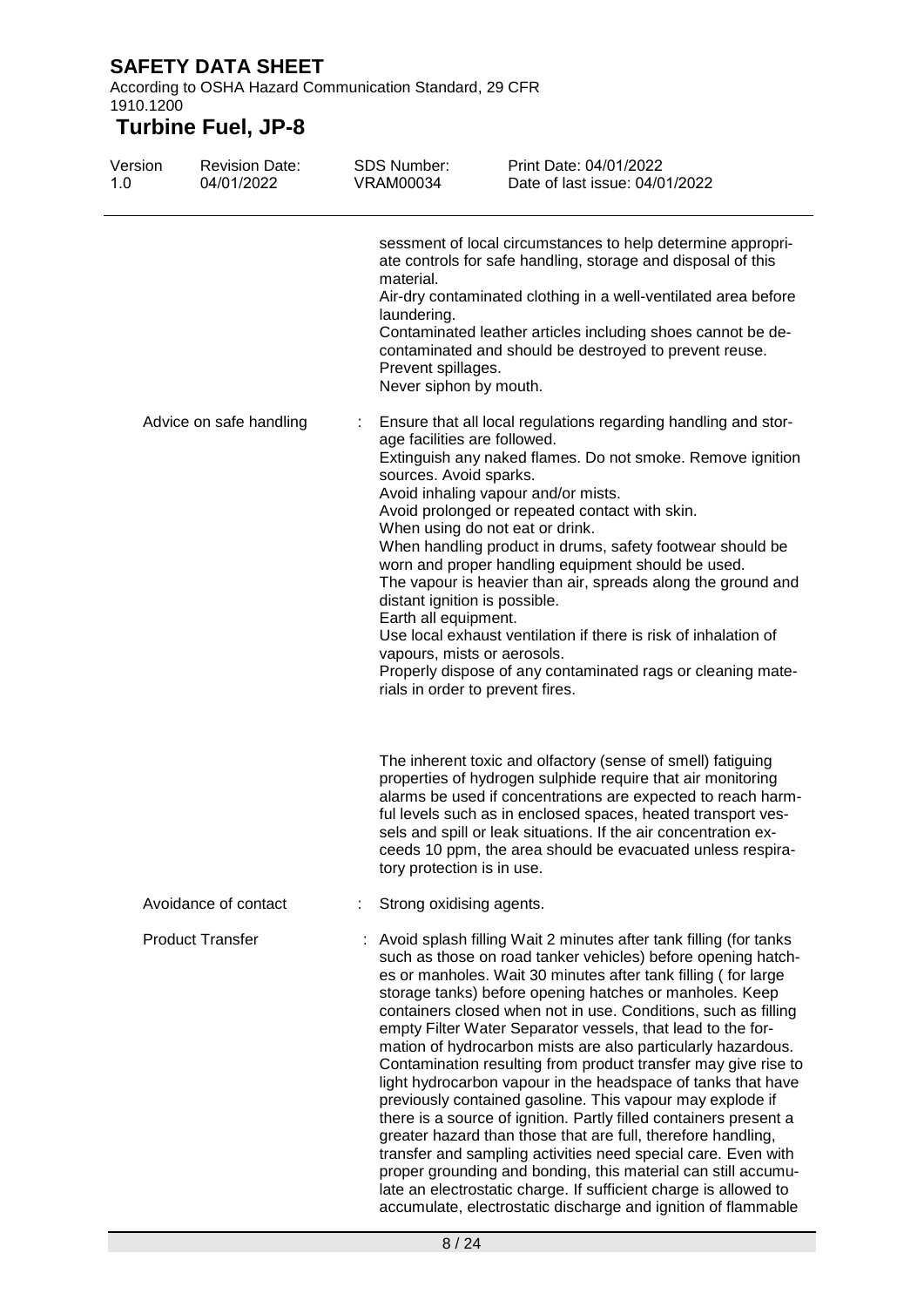According to OSHA Hazard Communication Standard, 29 CFR 1910.1200

| Version<br>1.0 | <b>Revision Date:</b><br>04/01/2022           | SDS Number:<br><b>VRAM00034</b>                                   | Print Date: 04/01/2022<br>Date of last issue: 04/01/2022                                                                                                                                                                                                                                                                                                                                                                                                                                                                                                                                                                                                                                                                                                                                                                                                                                                                                                                                                                                       |
|----------------|-----------------------------------------------|-------------------------------------------------------------------|------------------------------------------------------------------------------------------------------------------------------------------------------------------------------------------------------------------------------------------------------------------------------------------------------------------------------------------------------------------------------------------------------------------------------------------------------------------------------------------------------------------------------------------------------------------------------------------------------------------------------------------------------------------------------------------------------------------------------------------------------------------------------------------------------------------------------------------------------------------------------------------------------------------------------------------------------------------------------------------------------------------------------------------------|
|                |                                               |                                                                   | air-vapour mixtures can occur. Be aware of handling opera-<br>tions that may give rise to additional hazards that result from<br>the accumulation of static charges. These include but are not<br>limited to pumping (especially turbulent flow), mixing, filtering,<br>splash filling, cleaning and filling of tanks and containers,<br>sampling, switch loading, gauging, vacuum truck operations,<br>and mechanical movements. These activities may lead to<br>static discharge e.g. spark formation. Restrict line velocity<br>during pumping in order to avoid generation of electrostatic<br>discharge $(≤ 1$ m/s until fill pipe submerged to twice its diame-<br>ter, then ≤ 7 m/s). Avoid splash filling. Do NOT use com-<br>pressed air for filling, discharging, or handling operations.                                                                                                                                                                                                                                            |
|                | Further information on stor-<br>age stability | Tank storage:<br>and confined spaces.<br>reduce the risk.<br>ble. | Drum and small container storage:<br>Drums should be stacked to a maximum of 3 high.<br>Use properly labeled and closable containers.<br>Take suitable precautions when opening sealed containers, as<br>pressure can build up during storage.<br>Tanks must be specifically designed for use with this product.<br>Bulk storage tanks should be diked (bunded).<br>Locate tanks away from heat and other sources of ignition.<br>The vapour is heavier than air. Beware of accumulation in pits<br>Electrostatic charges will be generated during pumping.<br>Electrostatic discharge may cause fire. Ensure electrical con-<br>tinuity by bonding and grounding (earthing) all equipment to<br>The vapours in the head space of the storage vessel may lie<br>in the flammable/explosive range and hence may be flamma-<br>Refer to section 15 for any additional specific legislation cov-<br>ering the packaging and storage of this product.                                                                                              |
|                | Packaging material                            | amine adduct-cured epoxy.<br>palon.                               | Suitable material: For containers, or container linings use car-<br>bon steel and low alloy steel. Aluminium may also be used for<br>applications where it does not present an unnecessary fire<br>hazard. For container linings the following may also be used:<br>Unplastisized polyvinyl chloride (U-PVC), Fluoropolymers<br>(PTFE), Polyvinylidenefluoride (PVDF), Polyetheretherketone<br>(PEEK), Polyamide (PA-11). For seals and gaskets use: Fluo-<br>roelastomer (FKM), Viton A, and Viton B, Nitrile butadiene<br>(NBR), Buna-N. For coating (paint) materials use: High build,<br>Unsuitable material: For containers or container linings, ex-<br>amples of materials to avoid are: Polyethylene (PE, HDPE),<br>Polypropylene (PP), Polymethyl methacrylate (PMMA), Acry-<br>lonnitrile butadiene styrene (ABS). For seals and gaskets,<br>examples of materials to avoid are: Natural rubber (NR), Eth-<br>ylene Propylene (EPDM, Polychloroprene (CR) - Neoprene,<br>Butyl (IIR), Chlorosulphonated polyethylene (CSM), e.g. Hy- |
|                | <b>Container Advice</b>                       |                                                                   | Containers, even those that have been emptied, can contain<br>explosive vapours. Do not cut, drill, grind, weld or perform                                                                                                                                                                                                                                                                                                                                                                                                                                                                                                                                                                                                                                                                                                                                                                                                                                                                                                                     |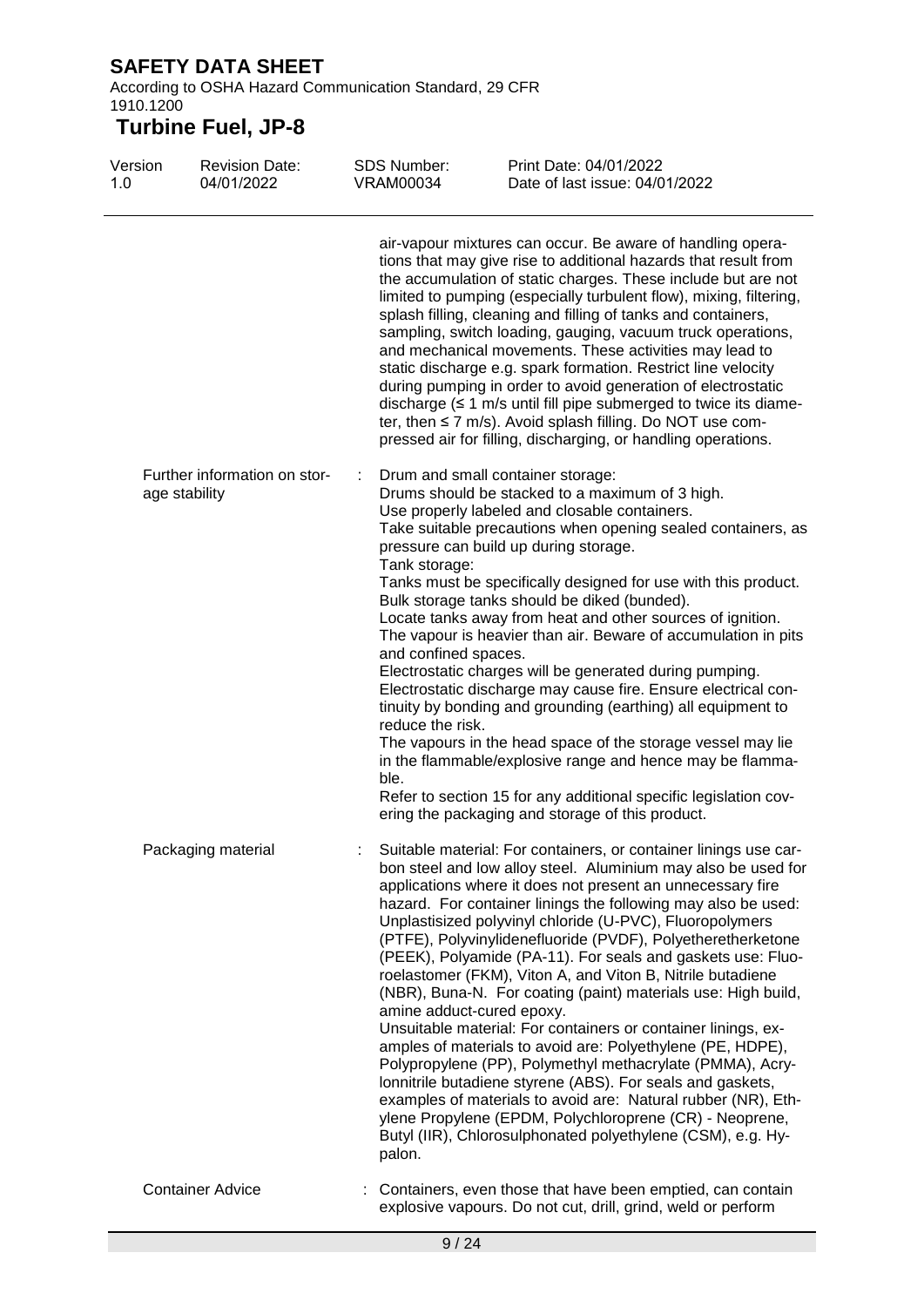According to OSHA Hazard Communication Standard, 29 CFR 1910.1200

## **Turbine Fuel, JP-8**

| Version<br>1.0  | <b>Revision Date:</b><br>04/01/2022 | <b>SDS Number:</b><br>VRAM00034                                | Print Date: 04/01/2022<br>Date of last issue: 04/01/2022                                                                                                                                                                                                                                                                  |  |
|-----------------|-------------------------------------|----------------------------------------------------------------|---------------------------------------------------------------------------------------------------------------------------------------------------------------------------------------------------------------------------------------------------------------------------------------------------------------------------|--|
| Specific use(s) |                                     | similar operations on or near containers.<br>: Not applicable. |                                                                                                                                                                                                                                                                                                                           |  |
|                 |                                     | on Static Electricity).                                        | See additional references that provide safe handling practices<br>for liquids that are determined to be static accumulators:<br>American Petroleum Institute 2003 (Protection Against Igni-<br>tions Arising out of Static, Lightning and Stray Currents) or<br>National Fire Protection Agency 77 (Recommended Practices |  |

#### **SECTION 8. EXPOSURE CONTROLS AND PERSONAL PROTECTION**

| Components                     | CAS-No.        | Value type<br>(Form of<br>exposure) | Control parame-<br>ters / Permissible<br>concentration | <b>Basis</b> |
|--------------------------------|----------------|-------------------------------------|--------------------------------------------------------|--------------|
| Kerosine (petroleum)           | 8008-20-6      | TWA                                 | 200 mg/m3<br>(total hydrocarbon<br>vapor)              | <b>ACGIH</b> |
| Xylene                         | 1330-20-7      | <b>TWA</b>                          | 100 ppm<br>435 mg/m3                                   | OSHA Z-1     |
| Xylene                         |                | <b>TWA</b>                          | 100 ppm                                                | <b>ACGIH</b> |
| Xylene                         |                | <b>STEL</b>                         | 150 ppm                                                | <b>ACGIH</b> |
| Xylene                         |                | <b>STEL</b>                         | 150 ppm<br>655 mg/m3                                   | OSHA P0      |
| Xylene                         |                | <b>TWA</b>                          | 100 ppm<br>435 mg/m3                                   | OSHA P0      |
| Ethylbenzene                   | $100 - 41 - 4$ | <b>TWA</b>                          | 20 ppm                                                 | <b>ACGIH</b> |
| Ethylbenzene                   |                | TWA                                 | 100 ppm<br>435 mg/m3                                   | OSHA Z-1     |
| Trimethylbenzene (all isomers) | 25551-13-7     | <b>TWA</b>                          | 25 ppm                                                 | <b>ACGIH</b> |
| Naphthalene                    | $91 - 20 - 3$  | <b>TWA</b>                          | 10 ppm<br>50 mg/m3                                     | OSHA Z-1     |
| Naphthalene                    |                | <b>TWA</b>                          | 10 ppm                                                 | <b>ACGIH</b> |
| Cumene                         | 98-82-8        | <b>TWA</b>                          | 50 ppm<br>245 mg/m3                                    | OSHA Z-1     |
| <b>Cumene</b>                  |                | <b>TWA</b>                          | 5 ppm                                                  | <b>ACGIH</b> |

#### **Components with workplace control parameters**

#### **Biological occupational exposure limits**

| Components | CAS-No.   | Control<br>parameters     | Biological<br>specimen | Sam-<br>pling<br>time                                                      | Permissible<br>concentra-<br>tion | <b>Basis</b>               |
|------------|-----------|---------------------------|------------------------|----------------------------------------------------------------------------|-----------------------------------|----------------------------|
| Xylene     | 1330-20-7 | Methylhip-<br>puric acids | Urine                  | End of<br>shift (As<br>soon as<br>possible<br>after<br>exposure<br>ceases) | 1.5 $g/g$ cre-<br>atinine         | <b>ACGIH</b><br><b>BEI</b> |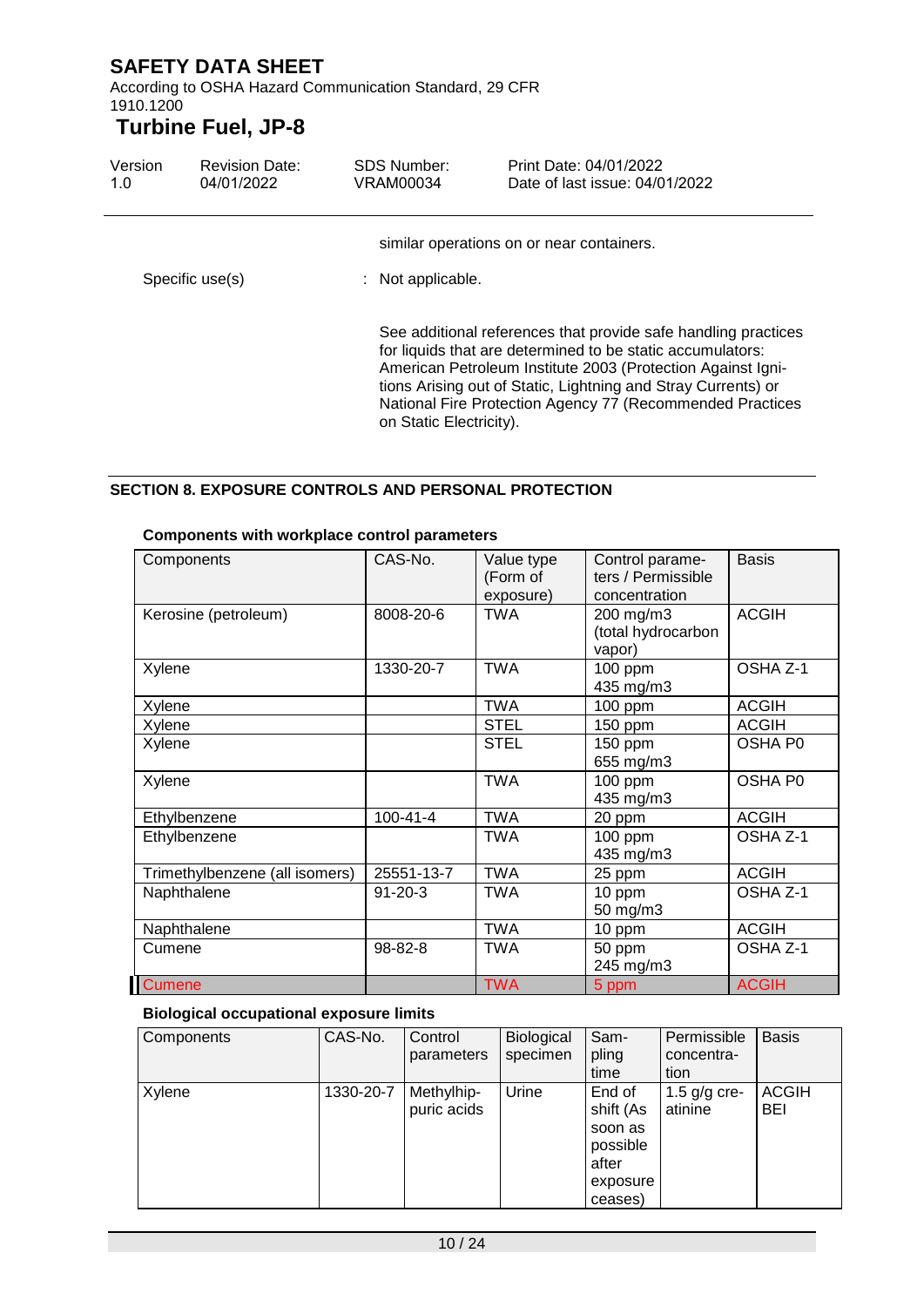According to OSHA Hazard Communication Standard, 29 CFR 1910.1200

### **Turbine Fuel, JP-8**

| Version<br>1.0 | <b>Revision Date:</b><br>04/01/2022 |                | SDS Number:<br>VRAM00034                      |       | Print Date: 04/01/2022<br>Date of last issue: 04/01/2022 |                          |                            |
|----------------|-------------------------------------|----------------|-----------------------------------------------|-------|----------------------------------------------------------|--------------------------|----------------------------|
|                | Ethylbenzene                        | $100 - 41 - 4$ | Sum of<br>mandelic<br>acid and<br>phenyl gly- | Urine | End of<br>shift (As<br>soon as<br>possible               | $0.15$ g/g<br>creatinine | <b>ACGIH</b><br><b>BEI</b> |

oxylic acid

#### **Monitoring Methods**

Monitoring of the concentration of substances in the breathing zone of workers or in the general workplace may be required to confirm compliance with an OEL and adequacy of exposure controls. For some substances biological monitoring may also be appropriate.

Validated exposure measurement methods should be applied by a competent person and samples analysed by an accredited laboratory.

Examples of sources of recommended exposure measurement methods are given below or contact the supplier. Further national methods may be available.

National Institute of Occupational Safety and Health (NIOSH), USA: Manual of Analytical Methods http://www.cdc.gov/niosh/

Occupational Safety and Health Administration (OSHA), USA: Sampling and Analytical Methods http://www.osha.gov/

Health and Safety Executive (HSE), UK: Methods for the Determination of Hazardous Substances http://www.hse.gov.uk/

Institut für Arbeitsschutz Deutschen Gesetzlichen Unfallversicherung (IFA) , Germany http://www.dguv.de/inhalt/index.jsp

L'Institut National de Recherche et de Securité, (INRS), France http://www.inrs.fr/accueil

**Engineering measures** : The level of protection and types of controls necessary will vary depending upon potential exposure conditions. Select controls based on a risk assessment of local circumstances. Appropriate measures include: Use sealed systems as far as possible. Firewater monitors and deluge systems are recommended. Adequate explosion-proof ventilation to control airborne con-

after exposure ceases)

centrations below the exposure guidelines/limits.

Local exhaust ventilation is recommended.

Eye washes and showers for emergency use.

General Information:

Always observe good personal hygiene measures, such as washing hands after handling the material and before eating, drinking, and/or smoking. Routinely wash work clothing and protective equipment to remove contaminants. Discard contaminated clothing and footwear that cannot be cleaned. Practice good housekeeping.

Define procedures for safe handling and maintenance of controls.

Educate and train workers in the hazards and control measures relevant to normal activities associated with this product.

Ensure appropriate selection, testing and maintenance of equipment used to control exposure, e.g. personal protective equipment, local exhaust ventilation.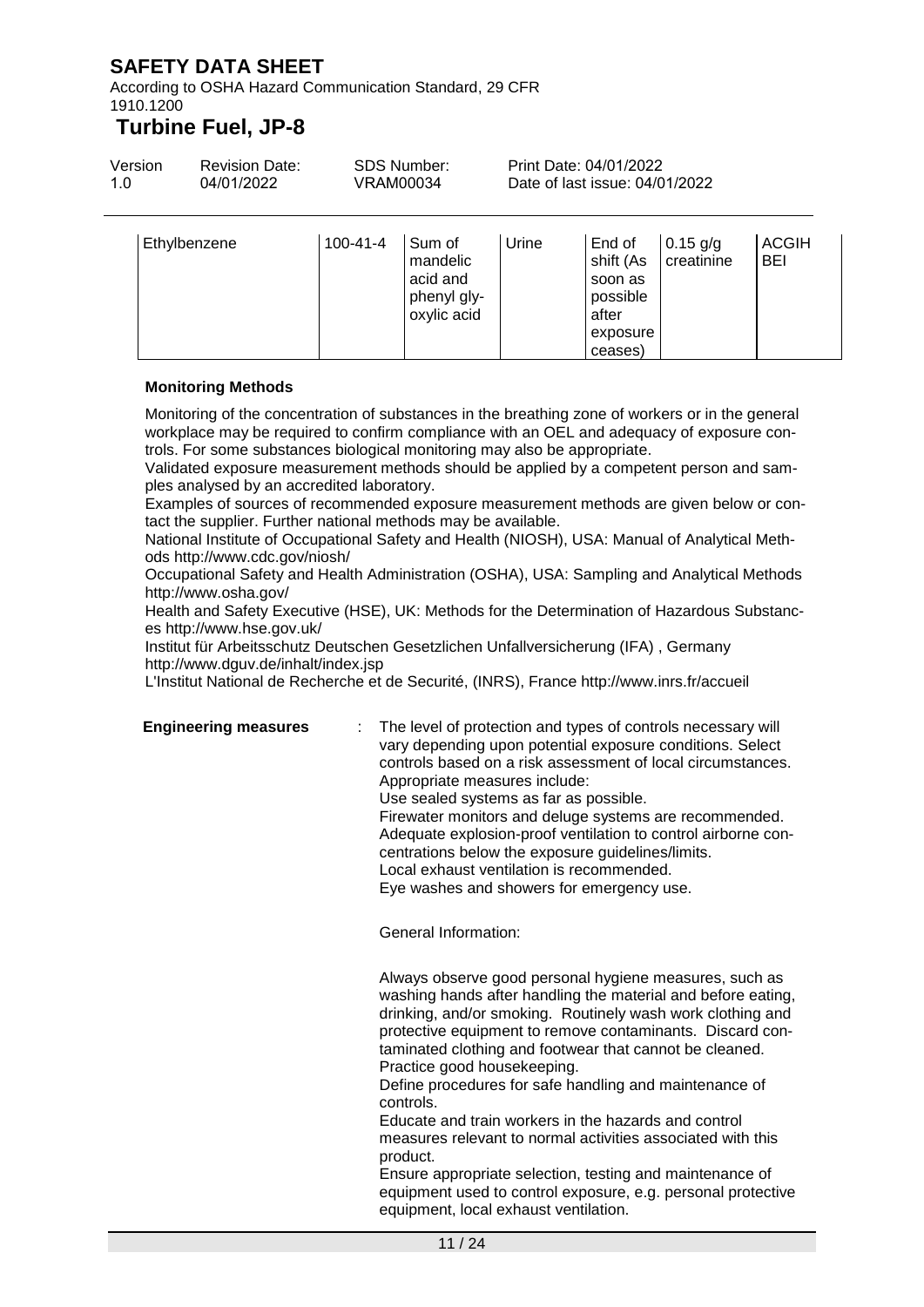According to OSHA Hazard Communication Standard, 29 CFR 1910.1200

| Version<br>1.0 | <b>Revision Date:</b><br>04/01/2022 | <b>SDS Number:</b><br><b>VRAM00034</b>       | Print Date: 04/01/2022<br>Date of last issue: 04/01/2022                                                                                                                                                                                                                                                                                                                                                                                                                                                                                                                                                                                                                                                                                                                                                                                                                                                                                                                                                                                                                                                                                                                                                                                                                                                                                                                                                                                              |
|----------------|-------------------------------------|----------------------------------------------|-------------------------------------------------------------------------------------------------------------------------------------------------------------------------------------------------------------------------------------------------------------------------------------------------------------------------------------------------------------------------------------------------------------------------------------------------------------------------------------------------------------------------------------------------------------------------------------------------------------------------------------------------------------------------------------------------------------------------------------------------------------------------------------------------------------------------------------------------------------------------------------------------------------------------------------------------------------------------------------------------------------------------------------------------------------------------------------------------------------------------------------------------------------------------------------------------------------------------------------------------------------------------------------------------------------------------------------------------------------------------------------------------------------------------------------------------------|
|                |                                     | nance.<br>subsequent recycle.<br>assistance. | Drain down system prior to equipment break-in or mainte-<br>Retain drain downs in sealed storage pending disposal or for<br>Do not ingest. If swallowed, then seek immediate medical                                                                                                                                                                                                                                                                                                                                                                                                                                                                                                                                                                                                                                                                                                                                                                                                                                                                                                                                                                                                                                                                                                                                                                                                                                                                  |
|                | Personal protective equipment       |                                              |                                                                                                                                                                                                                                                                                                                                                                                                                                                                                                                                                                                                                                                                                                                                                                                                                                                                                                                                                                                                                                                                                                                                                                                                                                                                                                                                                                                                                                                       |
|                | Respiratory protection              | ratus.                                       | If engineering controls do not maintain airborne concentra-<br>tions to a level which is adequate to protect worker health,<br>select respiratory protection equipment suitable for the spe-<br>cific conditions of use and meeting relevant legislation.<br>Check with respiratory protective equipment suppliers.<br>Where air-filtering respirators are unsuitable (e.g. airborne<br>concentrations are high, risk of oxygen deficiency, confined<br>space) use appropriate positive pressure breathing appa-<br>Where air-filtering respirators are suitable, select an appro-<br>priate combination of mask and filter.                                                                                                                                                                                                                                                                                                                                                                                                                                                                                                                                                                                                                                                                                                                                                                                                                          |
|                |                                     |                                              | Respirator selection, use and maintenance should be in ac-<br>cordance with the requirements of the OSHA Respiratory<br>Protection Standard, 29 CFR 1910.134.                                                                                                                                                                                                                                                                                                                                                                                                                                                                                                                                                                                                                                                                                                                                                                                                                                                                                                                                                                                                                                                                                                                                                                                                                                                                                         |
|                |                                     | >65°C (149°F)].                              | Select a filter suitable for the combination of organic gases<br>and vapours and particles [Type A/Type P boiling point                                                                                                                                                                                                                                                                                                                                                                                                                                                                                                                                                                                                                                                                                                                                                                                                                                                                                                                                                                                                                                                                                                                                                                                                                                                                                                                               |
|                | Hand protection                     |                                              |                                                                                                                                                                                                                                                                                                                                                                                                                                                                                                                                                                                                                                                                                                                                                                                                                                                                                                                                                                                                                                                                                                                                                                                                                                                                                                                                                                                                                                                       |
|                | Remarks                             |                                              | Personal hygiene is a key element of effective hand care.<br>Gloves must only be worn on clean hands. After using<br>gloves, hands should be washed and dried thoroughly. Appli-<br>cation of a non-perfumed moisturizer is recommended. Suit-<br>ability and durability of a glove is dependent on usage, e.g.<br>frequency and duration of contact, chemical resistance of<br>glove material, dexterity. Always seek advice from glove sup-<br>pliers. Contaminated gloves should be replaced. For continu-<br>ous contact we recommend gloves with breakthrough time of<br>more than 240 minutes with preference for > 480 minutes<br>where suitable gloves can be identified. For short-term/splash<br>protection we recommend the same but recognize that suita-<br>ble gloves offering this level of protection may not be availa-<br>ble and in this case a lower breakthrough time maybe ac-<br>ceptable so long as appropriate maintenance and replace-<br>ment regimes are followed. Glove thickness is not a good<br>predictor of glove resistance to a chemical as it is dependent<br>on the exact composition of the glove material.<br>Select gloves tested to a relevant standard (e.g. Europe<br>EN374, US F739). When prolonged or frequent repeated<br>contact occurs, Nitrile gloves may be suitable. (Breakthrough<br>time of > 240 minutes.) For incidental contact/splash protec-<br>tion Neoprene, PVC gloves may be suitable. |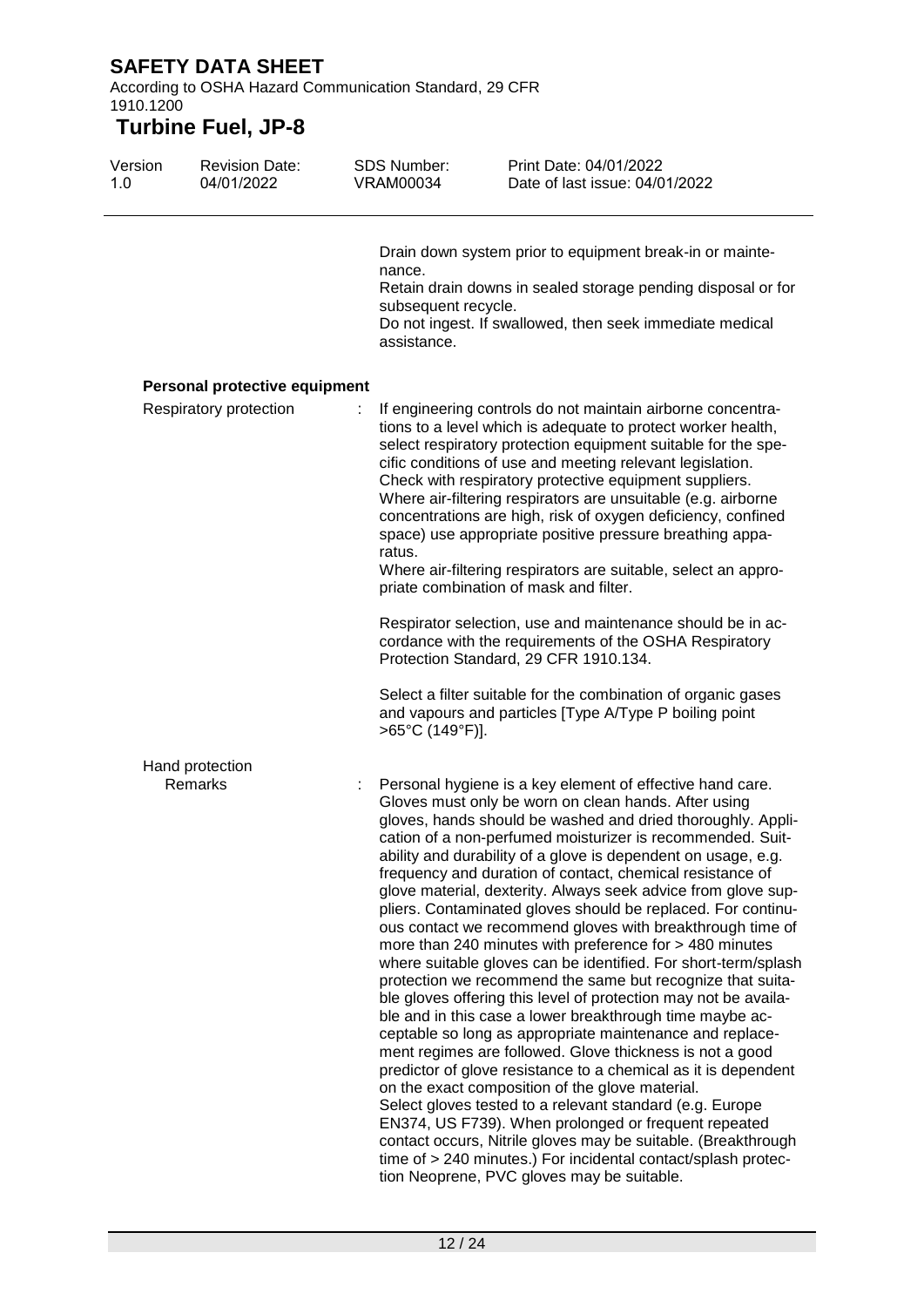According to OSHA Hazard Communication Standard, 29 CFR 1910.1200

| Version<br>1.0 | <b>Revision Date:</b><br>04/01/2022                | <b>SDS Number:</b><br><b>VRAM00034</b>          | Print Date: 04/01/2022<br>Date of last issue: 04/01/2022                                                                                                                                                                                                                                                                                                                                                                                                 |  |  |
|----------------|----------------------------------------------------|-------------------------------------------------|----------------------------------------------------------------------------------------------------------------------------------------------------------------------------------------------------------------------------------------------------------------------------------------------------------------------------------------------------------------------------------------------------------------------------------------------------------|--|--|
|                | Eye protection                                     |                                                 | Wear goggles for use against liquids and gas.<br>If a local risk assessment deems it so then chemical splash<br>goggles may not be required and safety glasses may provide<br>adequate eye protection.                                                                                                                                                                                                                                                   |  |  |
|                | Skin and body protection                           |                                                 | Wear antistatic and flame-retardant clothing, if a local risk<br>assessment deems it so.<br>Skin protection is not required under normal conditions of<br>For prolonged or repeated exposures use impervious clothing<br>over parts of the body subject to exposure.<br>If repeated and/or prolonged skin exposure to the substance<br>is likely, then wear suitable gloves tested to relevant Stand-<br>ard, and provide employee skin care programmes. |  |  |
|                | Protective measures                                |                                                 | Personal protective equipment (PPE) should meet recom-<br>mended national standards. Check with PPE suppliers.                                                                                                                                                                                                                                                                                                                                           |  |  |
|                | Thermal hazards                                    |                                                 | Not applicable                                                                                                                                                                                                                                                                                                                                                                                                                                           |  |  |
|                | Hygiene measures                                   | www.jigonline.com.                              | In the interests of air safety, aviation fuels are subject to strict<br>quality requirements and product integrity is of paramount<br>importance. For one source of information on international<br>standards for the quality assurance of aviation fuels, see                                                                                                                                                                                           |  |  |
|                | <b>Environmental exposure controls</b>             |                                                 |                                                                                                                                                                                                                                                                                                                                                                                                                                                          |  |  |
| General advice |                                                    | vapour.<br>ronmental legislation.<br>section 6. | : Local guidelines on emission limits for volatile substances<br>must be observed for the discharge of exhaust air containing<br>Minimise release to the environment. An environmental as-<br>sessment must be made to ensure compliance with local envi-<br>Information on accidental release measures are to be found in                                                                                                                               |  |  |
|                | <b>SECTION 9. PHYSICAL AND CHEMICAL PROPERTIES</b> |                                                 |                                                                                                                                                                                                                                                                                                                                                                                                                                                          |  |  |
|                | Appearance                                         | Liquid.                                         |                                                                                                                                                                                                                                                                                                                                                                                                                                                          |  |  |
|                |                                                    |                                                 |                                                                                                                                                                                                                                                                                                                                                                                                                                                          |  |  |

| Colour                                                                   |    | Clear white        |
|--------------------------------------------------------------------------|----|--------------------|
| Odour                                                                    |    | Kerosene           |
| Odour Threshold                                                          |    | Data not available |
| рH                                                                       |    | Not applicable     |
| Melting point/freezing point                                             | t. | Data not available |
| Initial boiling point and boiling : 150 - 290 °C / 302 - 554 °F<br>range |    |                    |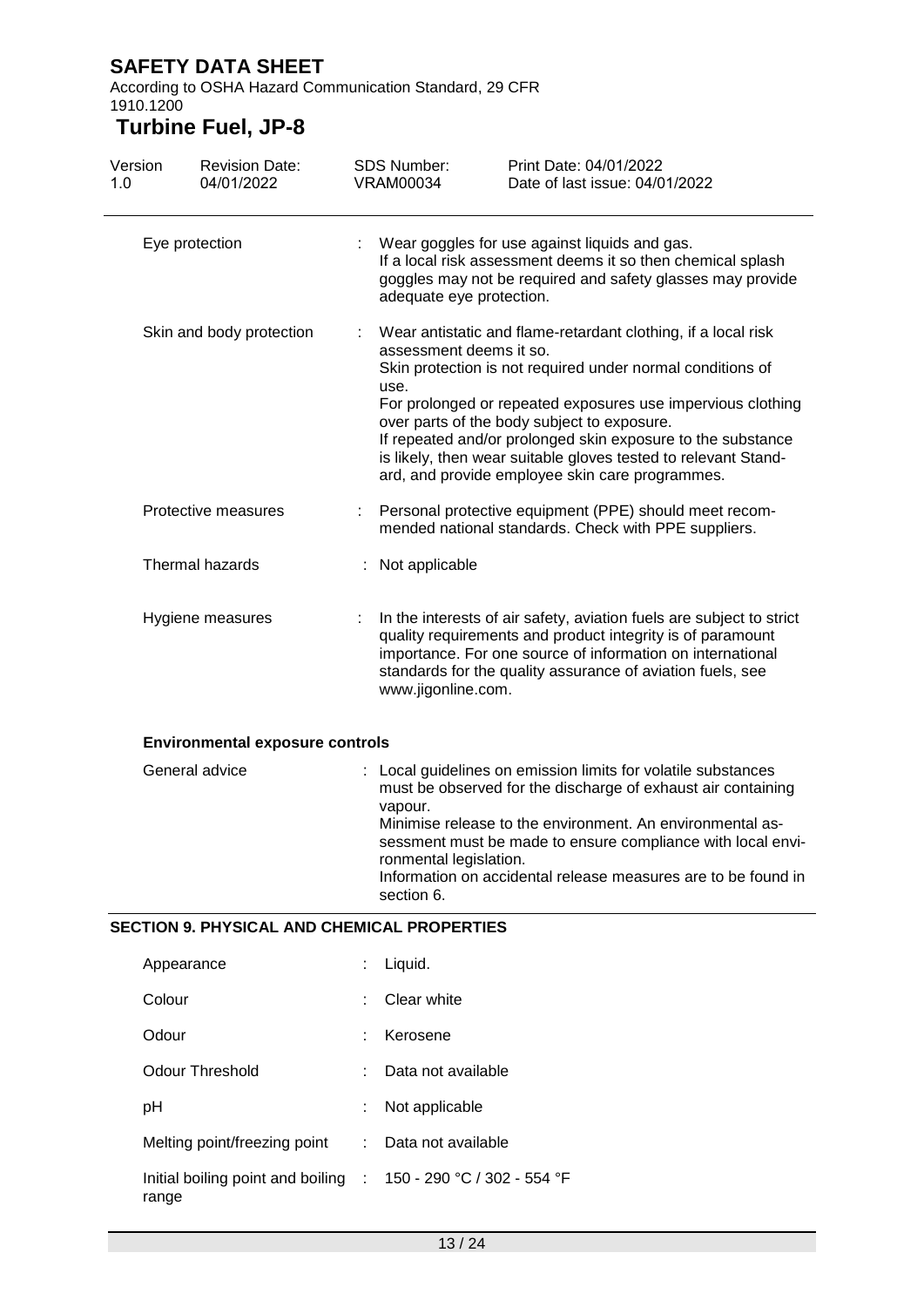According to OSHA Hazard Communication Standard, 29 CFR 1910.1200

| Version<br>1.0 | <b>Revision Date:</b><br>04/01/2022                                     |               | <b>SDS Number:</b><br>VRAM00034                         | Print Date: 04/01/2022<br>Date of last issue: 04/01/2022                                                                                                                                                                                                                                                                                                                                                                                                            |  |
|----------------|-------------------------------------------------------------------------|---------------|---------------------------------------------------------|---------------------------------------------------------------------------------------------------------------------------------------------------------------------------------------------------------------------------------------------------------------------------------------------------------------------------------------------------------------------------------------------------------------------------------------------------------------------|--|
|                | Flash point                                                             |               | : $> = 38 °C / 100 °F$                                  |                                                                                                                                                                                                                                                                                                                                                                                                                                                                     |  |
|                | Evaporation rate                                                        |               | Data not available                                      |                                                                                                                                                                                                                                                                                                                                                                                                                                                                     |  |
|                | Flammability (solid, gas)                                               | t.            | Not applicable                                          |                                                                                                                                                                                                                                                                                                                                                                                                                                                                     |  |
|                | Upper explosion limit / upper<br>flammability limit                     | $\mathcal{L}$ | no data available                                       |                                                                                                                                                                                                                                                                                                                                                                                                                                                                     |  |
|                | Lower explosion limit / Lower : no data available<br>flammability limit |               |                                                         |                                                                                                                                                                                                                                                                                                                                                                                                                                                                     |  |
|                | Vapour pressure                                                         |               | : 1 - 3.7 kPa (38.0 °C / 100.4 °F)                      |                                                                                                                                                                                                                                                                                                                                                                                                                                                                     |  |
|                |                                                                         |               | 1.6 - 7 kPa (50.0 °C / 122.0 °F)                        |                                                                                                                                                                                                                                                                                                                                                                                                                                                                     |  |
|                | Relative density                                                        |               | Data not available                                      |                                                                                                                                                                                                                                                                                                                                                                                                                                                                     |  |
|                | Density                                                                 |               | Typical 800 kg/m3 (15 °C / 59 °F)<br>Method: ASTM D4052 |                                                                                                                                                                                                                                                                                                                                                                                                                                                                     |  |
|                | Solubility(ies)<br>Water solubility                                     |               | Data not available                                      |                                                                                                                                                                                                                                                                                                                                                                                                                                                                     |  |
|                | Solubility in other solvents :                                          |               | Data not available                                      |                                                                                                                                                                                                                                                                                                                                                                                                                                                                     |  |
|                | Partition coefficient: n-<br>octanol/water                              |               | log Pow: 2 - 10                                         |                                                                                                                                                                                                                                                                                                                                                                                                                                                                     |  |
|                | Auto-ignition temperature                                               | ÷             | Data not available                                      |                                                                                                                                                                                                                                                                                                                                                                                                                                                                     |  |
|                | Decomposition temperature                                               |               | Data not available                                      |                                                                                                                                                                                                                                                                                                                                                                                                                                                                     |  |
|                | Viscosity                                                               |               |                                                         |                                                                                                                                                                                                                                                                                                                                                                                                                                                                     |  |
|                | Viscosity, kinematic                                                    |               | 1 - 2.5 mm2/s (40 °C / 104 °F)                          |                                                                                                                                                                                                                                                                                                                                                                                                                                                                     |  |
|                |                                                                         |               | Method: ASTM D445                                       |                                                                                                                                                                                                                                                                                                                                                                                                                                                                     |  |
|                | <b>Explosive properties</b>                                             |               |                                                         | Classification Code: NOT CLASS: Not classified                                                                                                                                                                                                                                                                                                                                                                                                                      |  |
|                | Oxidizing properties                                                    |               | Data not available                                      |                                                                                                                                                                                                                                                                                                                                                                                                                                                                     |  |
|                | Surface tension                                                         |               | Data not available                                      |                                                                                                                                                                                                                                                                                                                                                                                                                                                                     |  |
|                | Conductivity                                                            |               |                                                         | Electrical conductivity: 50 - 600 pS/m., The conductivity of this<br>material makes it a static accumulator., A liquid is typically<br>considered nonconductive if its conductivity is below 100 pS/m<br>and is considered semi-conductive if its conductivity is below<br>10,000 pS/m., Whether a liquid is nonconductive or semicon-<br>ductive, the precautions are the same., A number of factors,<br>for example liquid temperature, presence of contaminants, |  |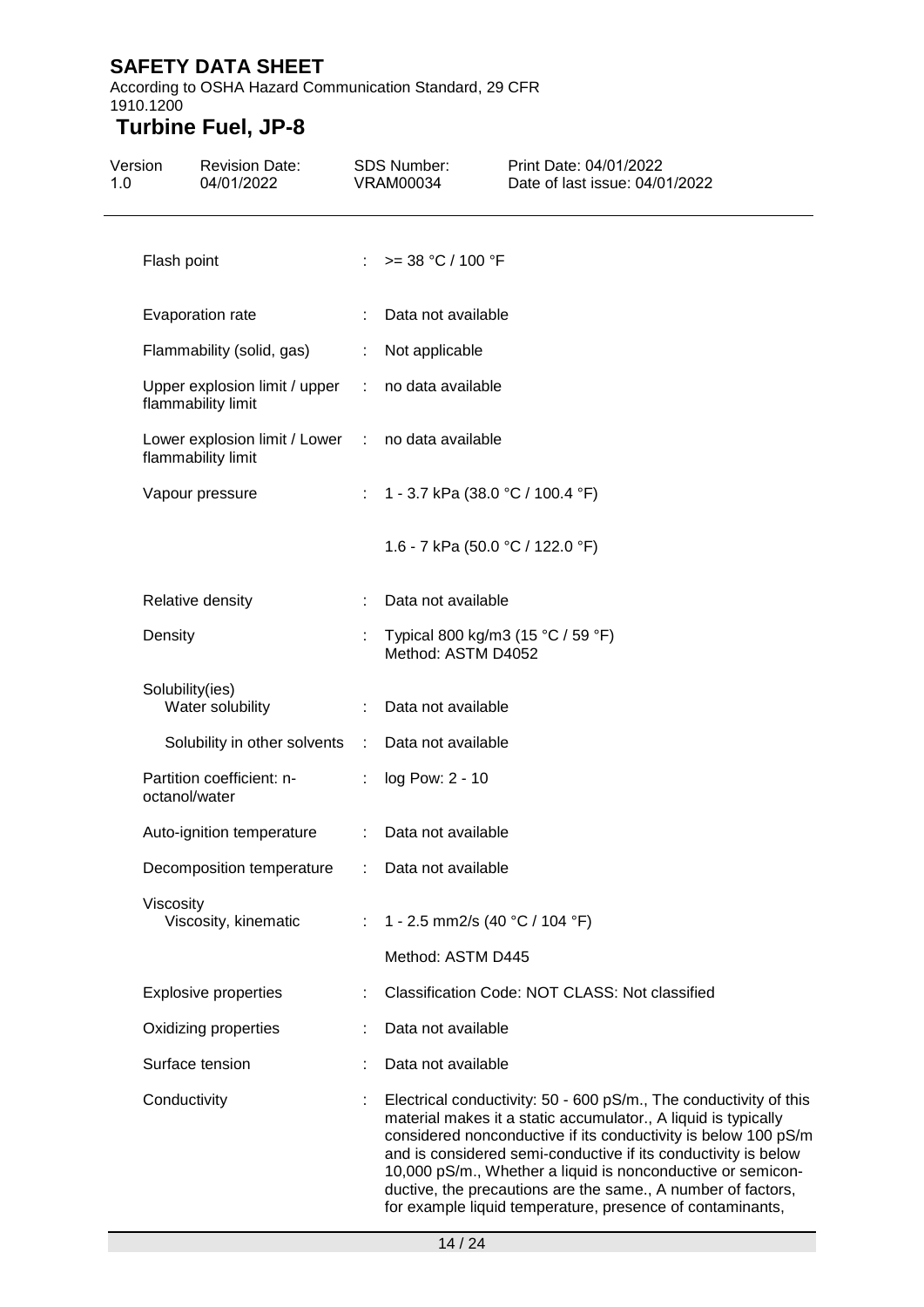According to OSHA Hazard Communication Standard, 29 CFR 1910.1200

### **Turbine Fuel, JP-8**

| Version<br>1.0 |               | <b>Revision Date:</b><br>04/01/2022         |   | <b>SDS Number:</b><br>VRAM00034                                                                       | Print Date: 04/01/2022<br>Date of last issue: 04/01/2022                                                                                                                                                                                                                                                           |
|----------------|---------------|---------------------------------------------|---|-------------------------------------------------------------------------------------------------------|--------------------------------------------------------------------------------------------------------------------------------------------------------------------------------------------------------------------------------------------------------------------------------------------------------------------|
|                | Particle size |                                             |   | and anti-static additives can greatly influence the conductivity<br>of a liquid<br>Data not available |                                                                                                                                                                                                                                                                                                                    |
|                |               | <b>SECTION 10. STABILITY AND REACTIVITY</b> |   |                                                                                                       |                                                                                                                                                                                                                                                                                                                    |
|                | Reactivity    |                                             |   | Oxidises on contact with air.                                                                         |                                                                                                                                                                                                                                                                                                                    |
|                |               | Chemical stability                          |   | No hazardous reaction is expected when handled and stored<br>according to provisions                  |                                                                                                                                                                                                                                                                                                                    |
|                | tions         | Possibility of hazardous reac-              | ÷ | No hazardous reaction is expected when handled and stored<br>according to provisions                  |                                                                                                                                                                                                                                                                                                                    |
|                |               | Conditions to avoid                         |   | Avoid heat, sparks, open flames and other ignition sources.                                           |                                                                                                                                                                                                                                                                                                                    |
|                |               |                                             |   | tricity.                                                                                              | In certain circumstances product can ignite due to static elec-                                                                                                                                                                                                                                                    |
|                |               | Incompatible materials                      |   | Strong oxidising agents.                                                                              |                                                                                                                                                                                                                                                                                                                    |
|                | products      | Hazardous decomposition                     |   | Hazardous decomposition products are not expected to form<br>during normal storage.                   |                                                                                                                                                                                                                                                                                                                    |
|                |               |                                             |   | dation.                                                                                               | Thermal decomposition is highly dependent on conditions. A<br>complex mixture of airborne solids, liquids and gases includ-<br>ing carbon monoxide, carbon dioxide, sulphur oxides and<br>unidentified organic compounds will be evolved when this<br>material undergoes combustion or thermal or oxidative degra- |

#### **SECTION 11. TOXICOLOGICAL INFORMATION**

Basis for assessment : Information given is based on product data, a knowledge of the components and the toxicology of similar products.Unless indicated otherwise, the data presented is representative of the product as a whole, rather than for individual component(s).

#### **Information on likely routes of exposure**

Exposure may occur via inhalation, ingestion, skin absorption, skin or eye contact, and accidental ingestion.

#### **Acute toxicity**

#### **Product:**

| Acute oral toxicity       |  | : LD 50 (Rat): $> 5,000$ mg/kg<br>Remarks: Low toxicity:                |
|---------------------------|--|-------------------------------------------------------------------------|
|                           |  | Acute toxicity estimate : $> 5,000$ mg/kg<br>Method: Calculation method |
| Acute inhalation toxicity |  | : LC 50 (Rat): $>$ 5 mg/l                                               |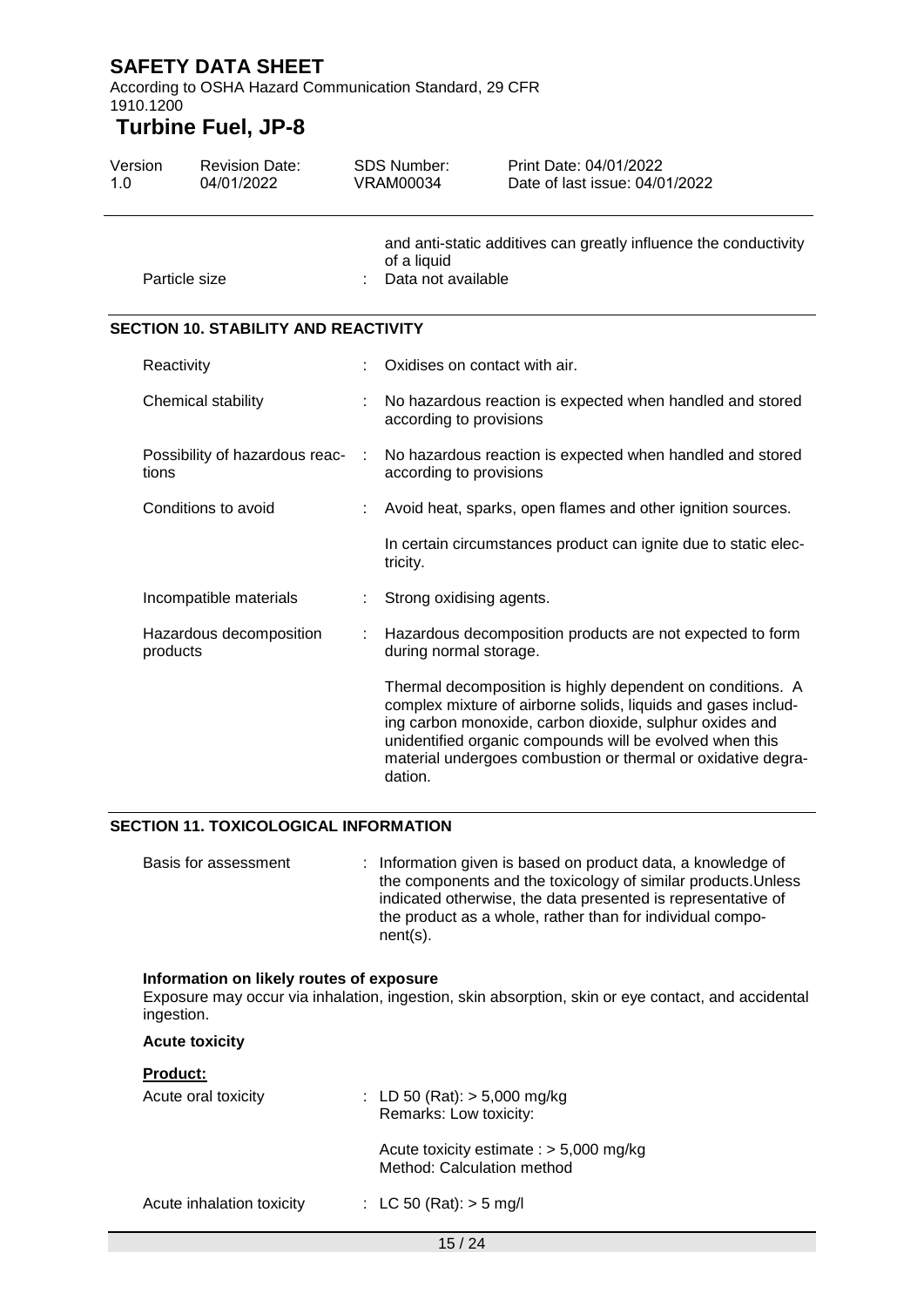According to OSHA Hazard Communication Standard, 29 CFR 1910.1200

### **Turbine Fuel, JP-8**

| Version<br>1.0        | <b>Revision Date:</b><br>04/01/2022 | SDS Number:<br>VRAM00034                                                                                                                                                                   | Print Date: 04/01/2022<br>Date of last issue: 04/01/2022                         |  |
|-----------------------|-------------------------------------|--------------------------------------------------------------------------------------------------------------------------------------------------------------------------------------------|----------------------------------------------------------------------------------|--|
| Acute dermal toxicity |                                     | Exposure time: 4 h<br>Remarks: Low toxicity:<br>Exposure time: 4 h<br>Test atmosphere: vapour<br>Method: Calculation method<br>: LD 50 (Rabbit): $> 2,000$ mg/kg<br>Remarks: Low toxicity: | Acute toxicity estimate : > 40 mg/l<br>Acute toxicity estimate : $> 5,000$ mg/kg |  |
|                       | <b>Skin corrosion/irritation</b>    | Method: Calculation method                                                                                                                                                                 |                                                                                  |  |
| <b>Product:</b>       |                                     |                                                                                                                                                                                            |                                                                                  |  |
|                       | Remarks: Irritating to skin.        |                                                                                                                                                                                            |                                                                                  |  |
|                       | Serious eye damage/eye irritation   |                                                                                                                                                                                            |                                                                                  |  |

#### **Product:**

Remarks: Slightly irritating to the eye., Based on available data, the classification criteria are not met.

Remarks: Irritating to eyes. (Hydrogen Sulfide)

#### **Respiratory or skin sensitisation**

#### **Product:**

Remarks: Not a sensitiser. Based on available data, the classification criteria are not met.

#### **Germ cell mutagenicity**

#### **Product:**

: Remarks: Non mutagenic, Based on available data, the classification criteria are not met.

#### **Carcinogenicity**

#### **Product:**

Remarks: Not classified as a carcinogen.

Remarks: Repeated skin contact has resulted in irritation and skin cancer in animals.

**IARC** Group 2B: Possibly carcinogenic to humans

Ethylbenzene 100-41-4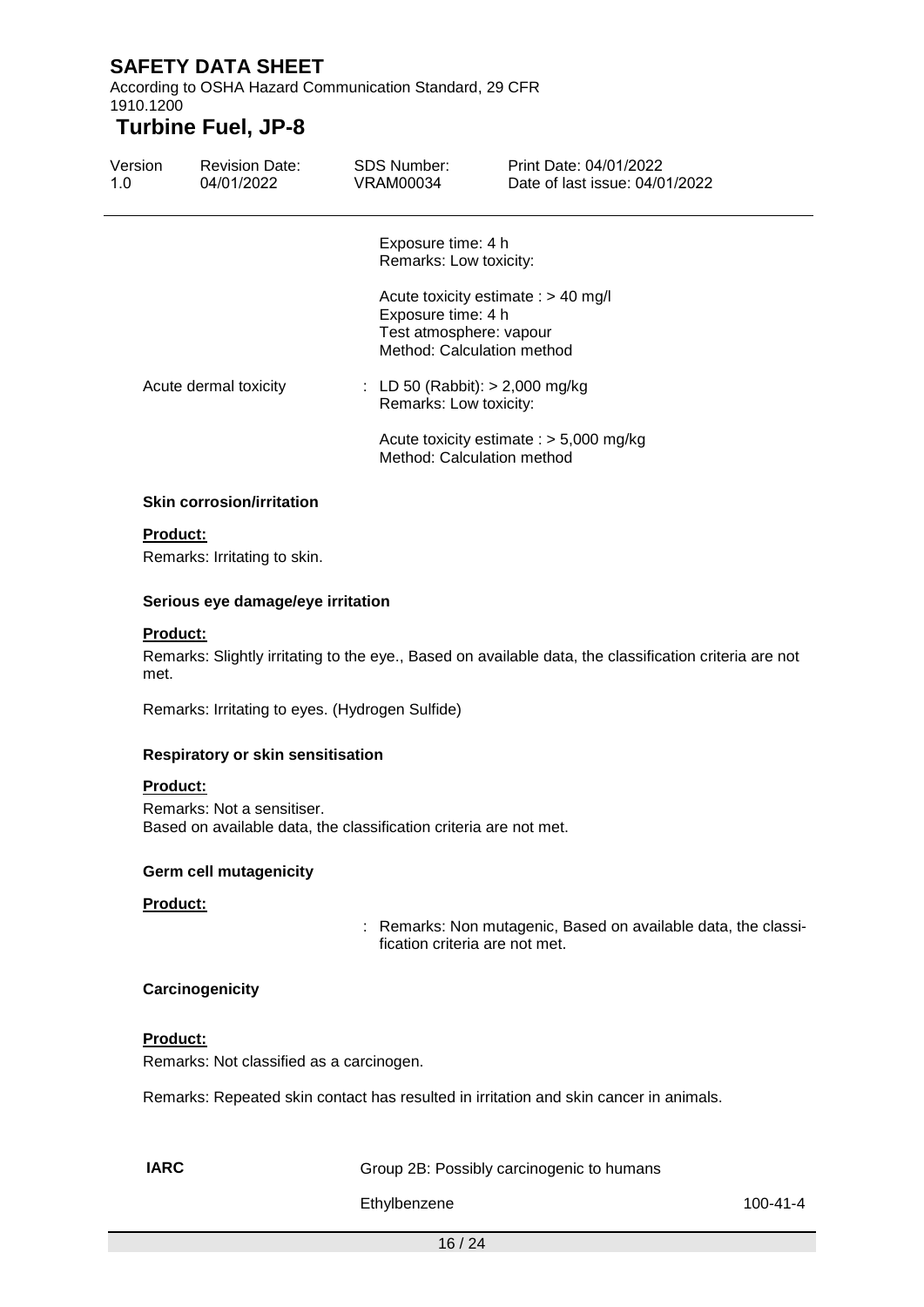According to OSHA Hazard Communication Standard, 29 CFR 1910.1200

:

### **Turbine Fuel, JP-8**

| Version<br>1.0 | <b>Revision Date:</b><br>04/01/2022 | <b>SDS Number:</b><br>VRAM00034 | Print Date: 04/01/2022<br>Date of last issue: 04/01/2022                                                                    |               |
|----------------|-------------------------------------|---------------------------------|-----------------------------------------------------------------------------------------------------------------------------|---------------|
|                |                                     |                                 |                                                                                                                             |               |
|                |                                     | Naphthalene                     |                                                                                                                             | $91 - 20 - 3$ |
|                |                                     | Cumene                          |                                                                                                                             | $98 - 82 - 8$ |
| <b>OSHA</b>    |                                     |                                 | No component of this product present at levels greater than or<br>equal to 0.1% is on OSHA's list of regulated carcinogens. |               |
| <b>NTP</b>     |                                     |                                 | Reasonably anticipated to be a human carcinogen                                                                             |               |
|                |                                     | Naphthalene                     |                                                                                                                             | $91 - 20 - 3$ |
|                |                                     | Cumene                          |                                                                                                                             | $98 - 82 - 8$ |
|                |                                     |                                 |                                                                                                                             |               |

#### **Reproductive toxicity**

#### **Product:**

Remarks: Not a developmental toxicant., Based on available data, the classification criteria are not met., Does not impair fertility.

#### **STOT - single exposure**

#### **Product:**

Remarks: High concentrations may cause central nervous system depression resulting in headaches, dizziness and nausea; continued inhalation may result in unconsciousness., Inhalation of vapours or mists may cause irritation to the respiratory system.

Remarks: Inhalation of vapours or mists may cause irritation to the respiratory system., Contains hydrogen sulphide.

#### **STOT - repeated exposure**

#### **Product:**

Remarks: Kidney: caused kidney effects in male rats which are not considered relevant to humans

#### **Aspiration toxicity**

#### **Product:**

Aspiration into the lungs when swallowed or vomited may cause chemical pneumonitis which can be fatal.

#### **Further information**

#### **Product:**

Remarks: Classifications by other authorities under varying regulatory frameworks may exist.

Remarks: H2S has a broad range of effects dependent on the airborne concentration and length of exposure: 0.02 ppm odour threshold, smell of rotten eggs; 10 ppm eye and respiratory tract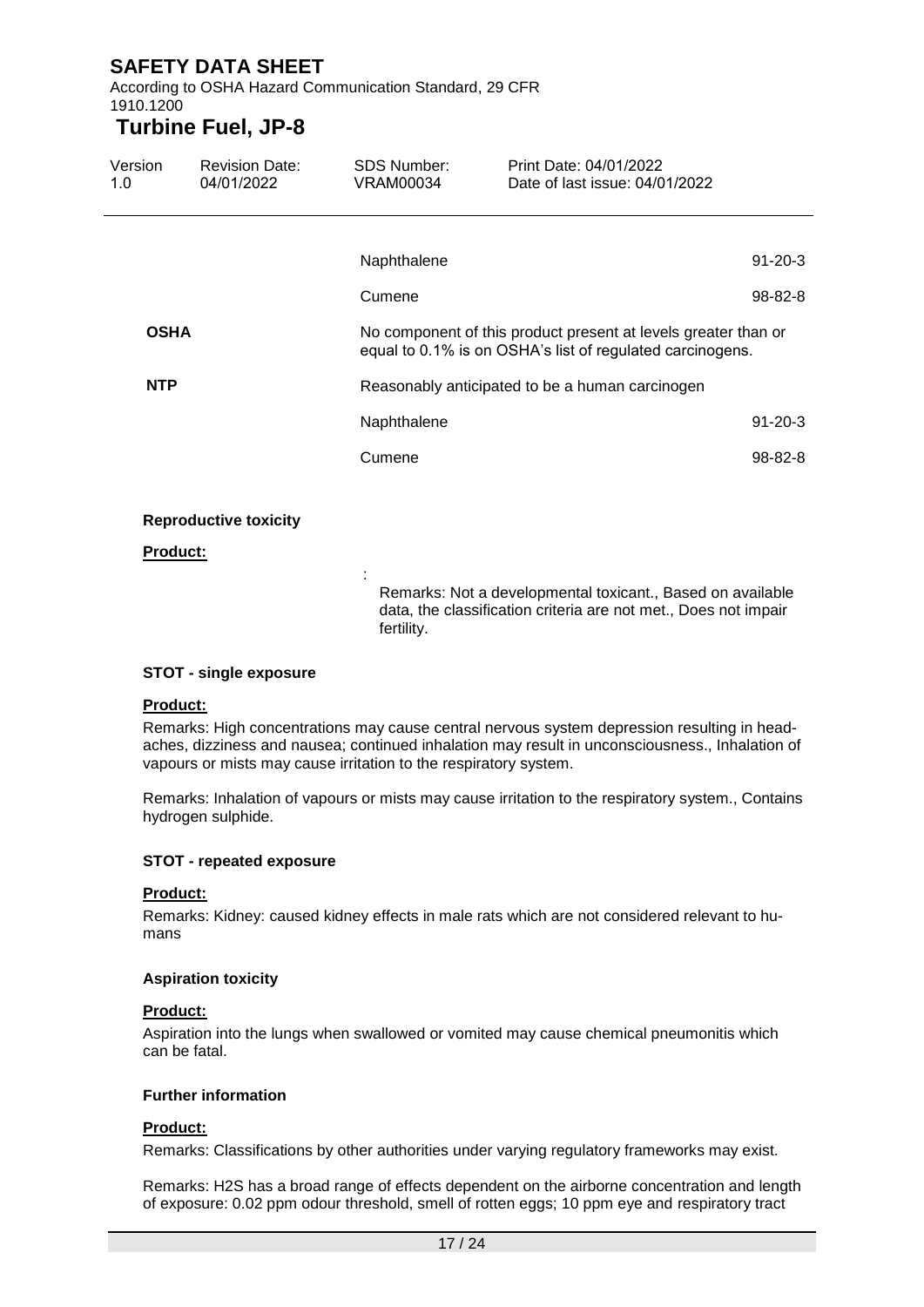According to OSHA Hazard Communication Standard, 29 CFR 1910.1200

# **Turbine Fuel, JP-8**

| Version | <b>Revision Date:</b> | SDS Number: | Print Date: 04/01/2022         |
|---------|-----------------------|-------------|--------------------------------|
| 1.0     | 04/01/2022            | VRAM00034   | Date of last issue: 04/01/2022 |

irritation; 100 ppm coughing, headache, dizziness, nausea, eye irritation, loss of sense of smell in minutes; 200 ppm potential for pulmonary oedema after >20-30 minutes; 500 ppm loss of consciousness after short exposures, potential for respiratory arrest; >1000ppm immediate loss of consciousness, may lead rapidly to death, prompt cardiopulmonary resuscitation may be required. Do not depend on sense of smell for warning. H2S causes rapid olfactory fatigue (deadens sense of smell). There is no evidence that H2S will accumulate in the body tissue after repeated exposure.

#### **SECTION 12. ECOLOGICAL INFORMATION**

| Basis for assessment                                                           |                | : Fuels are typically made from blending several refinery<br>streams. Ecotoxicological studies have been carried out on a<br>variety of hydrocarbon blends and streams but not those con-<br>taining additives.<br>Information given is based on a knowledge of the components<br>and the ecotoxicology of similar products. Unless indicated<br>otherwise, the data presented is representative of the product<br>as a whole, rather than for individual component(s). |  |
|--------------------------------------------------------------------------------|----------------|-------------------------------------------------------------------------------------------------------------------------------------------------------------------------------------------------------------------------------------------------------------------------------------------------------------------------------------------------------------------------------------------------------------------------------------------------------------------------|--|
| <b>Ecotoxicity</b>                                                             |                |                                                                                                                                                                                                                                                                                                                                                                                                                                                                         |  |
| <b>Product:</b><br>Toxicity to fish (Acute toxici-<br>ty)                      |                | Remarks: Toxic<br>$LL/EL/IL50 > 1 \le 10$ mg/l                                                                                                                                                                                                                                                                                                                                                                                                                          |  |
| Toxicity to daphnia and other<br>aquatic invertebrates (Acute<br>toxicity)     |                | <b>Remarks: Toxic</b><br>$LL/EL/IL50 > 1 \le 10$ mg/l                                                                                                                                                                                                                                                                                                                                                                                                                   |  |
| Toxicity to algae (Acute tox-<br>icity)                                        |                | <b>Remarks: Toxic</b><br>$LL/EL/IL50 > 1 \le 10$ mg/l                                                                                                                                                                                                                                                                                                                                                                                                                   |  |
| Toxicity to fish (Chronic tox-<br>icity)                                       | ÷              | Remarks: NOEC/NOEL > 0.01 - <= 0.1 mg/l                                                                                                                                                                                                                                                                                                                                                                                                                                 |  |
| Toxicity to daphnia and other<br>aquatic invertebrates (Chron-<br>ic toxicity) | $\mathbb{R}^2$ | Remarks: NOEC/NOEL $> 0.1 - \le 1.0$ mg/l                                                                                                                                                                                                                                                                                                                                                                                                                               |  |
| Toxicity to microorganisms<br>(Acute toxicity)                                 | ÷.             | Remarks: Practically non toxic:<br>LL/EL/IL50 > 100 mg/l                                                                                                                                                                                                                                                                                                                                                                                                                |  |
| <b>Persistence and degradability</b>                                           |                |                                                                                                                                                                                                                                                                                                                                                                                                                                                                         |  |
| <b>Product:</b>                                                                |                |                                                                                                                                                                                                                                                                                                                                                                                                                                                                         |  |
| Biodegradability                                                               |                | Remarks: Major constituents are inherently biodegradable, but<br>contains components that may persist in the environment.<br>The volatile constituents will oxidize rapidly by photochemical<br>reactions in air.<br>Based on available data, the classification criteria are not met.<br>Not Persistent per IMO criteria.                                                                                                                                              |  |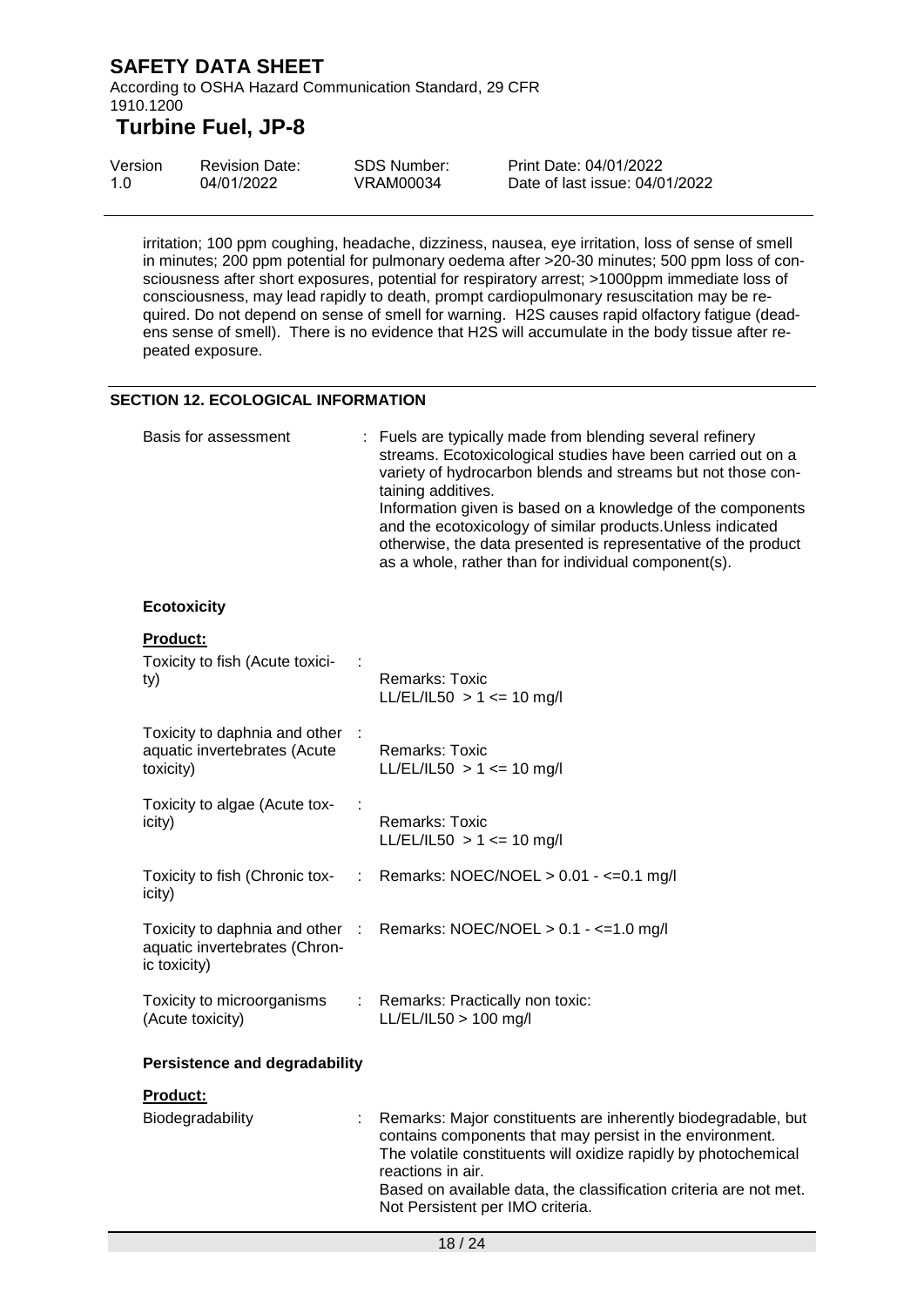According to OSHA Hazard Communication Standard, 29 CFR 1910.1200

# **Turbine Fuel, JP-8**

| Version<br>1.0 |                 | <b>Revision Date:</b><br>04/01/2022 |   | <b>SDS Number:</b><br><b>VRAM00034</b>                            | Print Date: 04/01/2022<br>Date of last issue: 04/01/2022                                                                                                                                                                                                                                                                                                                                          |
|----------------|-----------------|-------------------------------------|---|-------------------------------------------------------------------|---------------------------------------------------------------------------------------------------------------------------------------------------------------------------------------------------------------------------------------------------------------------------------------------------------------------------------------------------------------------------------------------------|
|                |                 |                                     |   | any subsequent revision thereof."                                 | International Oil Pollution Compensation (IOPC) Fund defini-<br>tion: "A non-persistent oil is oil, which, at the time of shipment,<br>consists of hydrocarbon fractions, (a) at least 50% of which,<br>by volume, distills at a temperature of 340°C (645°F) and (b)<br>at least 95% of which, by volume, distils at a temperature of<br>370°C (700°F) when tested by the ASTM Method D-86/78 or |
|                |                 | <b>Bioaccumulative potential</b>    |   |                                                                   |                                                                                                                                                                                                                                                                                                                                                                                                   |
|                | <b>Product:</b> |                                     |   |                                                                   |                                                                                                                                                                                                                                                                                                                                                                                                   |
|                |                 | Bioaccumulation                     |   | mulate.                                                           | : Remarks: Contains constituents with the potential to bioaccu-                                                                                                                                                                                                                                                                                                                                   |
|                |                 |                                     |   | Remarks: Log Pow = $2 - 10$                                       |                                                                                                                                                                                                                                                                                                                                                                                                   |
|                |                 | <b>Mobility in soil</b>             |   |                                                                   |                                                                                                                                                                                                                                                                                                                                                                                                   |
|                | Product:        |                                     |   |                                                                   |                                                                                                                                                                                                                                                                                                                                                                                                   |
|                | <b>Mobility</b> |                                     |   | groundwater.<br>Contains volatile components.<br>Floats on water. | Remarks: Evaporates within a day from water or soil surfaces.<br>Large volumes may penetrate soil and could contaminate                                                                                                                                                                                                                                                                           |
|                |                 | Other adverse effects               |   |                                                                   |                                                                                                                                                                                                                                                                                                                                                                                                   |
|                | <b>Product:</b> |                                     |   |                                                                   |                                                                                                                                                                                                                                                                                                                                                                                                   |
|                | assessment      | Results of PBT and vPvB             |   |                                                                   | This mixture does not contain any REACH registered sub-<br>stances that are assessed to be a PBT or a vPvB.                                                                                                                                                                                                                                                                                       |
|                | mation          | Additional ecological infor-        | ÷ | age organisms.                                                    | Films formed on water may affect oxygen transfer and dam-                                                                                                                                                                                                                                                                                                                                         |

### **SECTION 13. DISPOSAL CONSIDERATIONS**

| <b>Disposal methods</b> |                                                                                                                                                                                                                                                                                                                                                                                                                                                                                                                                                                                                                                                                                                                                                                                    |
|-------------------------|------------------------------------------------------------------------------------------------------------------------------------------------------------------------------------------------------------------------------------------------------------------------------------------------------------------------------------------------------------------------------------------------------------------------------------------------------------------------------------------------------------------------------------------------------------------------------------------------------------------------------------------------------------------------------------------------------------------------------------------------------------------------------------|
| Waste from residues     | Recover or recycle if possible.<br>It is the responsibility of the waste generator to determine the<br>toxicity and physical properties of the material generated to<br>determine the proper waste classification and disposal meth-<br>ods in compliance with applicable regulations.<br>Do not dispose into the environment, in drains or in water<br>courses<br>Do not dispose of tank water bottoms by allowing them to<br>drain into the ground. This will result in soil and groundwater<br>contamination.<br>Waste arising from a spillage or tank cleaning should be dis-<br>posed of in accordance with prevailing regulations, preferably<br>to a recognised collector or contractor. The competence of the<br>collector or contractor should be established beforehand. |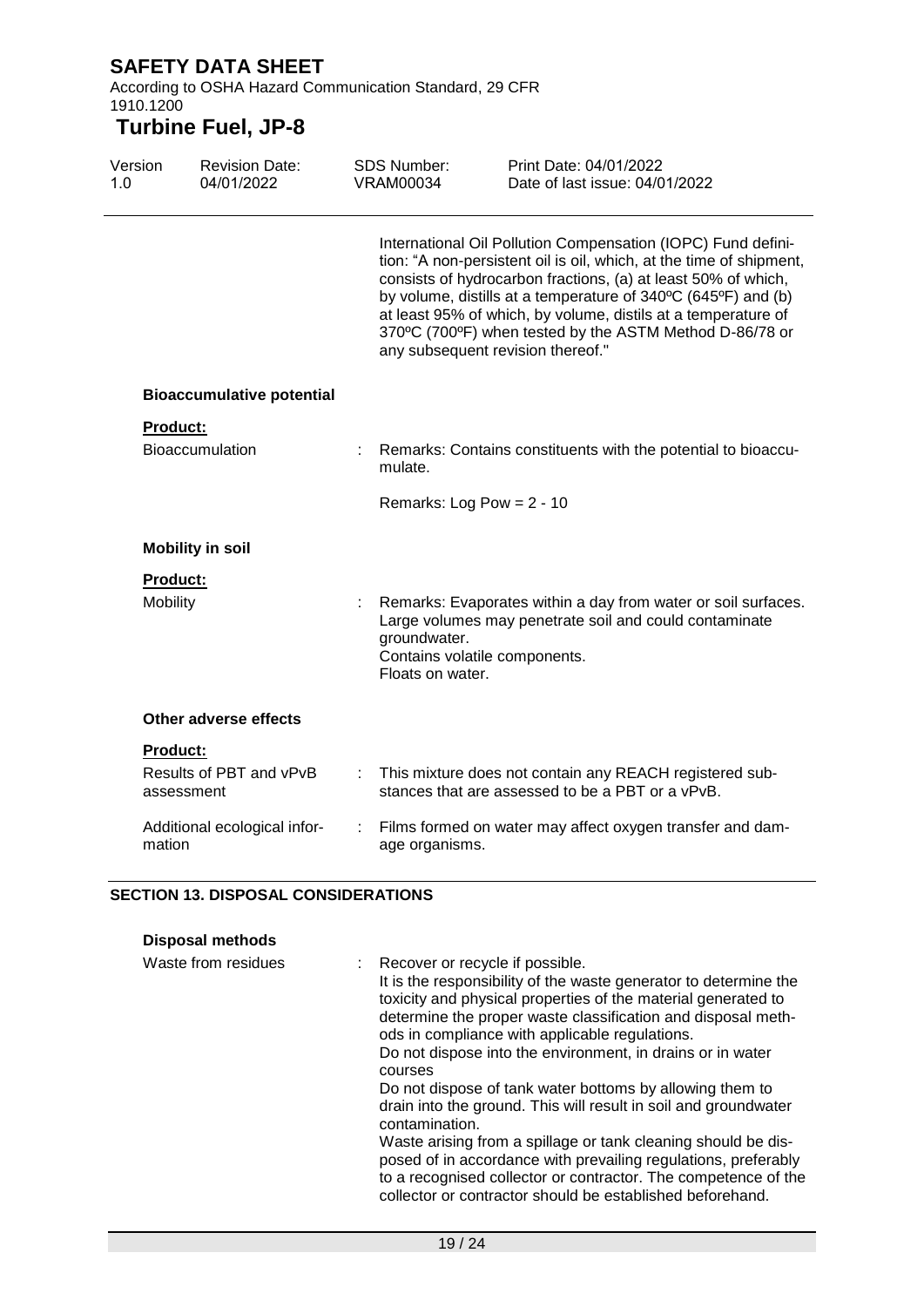According to OSHA Hazard Communication Standard, 29 CFR 1910.1200

### **Turbine Fuel, JP-8**

| Version<br>1.0 | <b>Revision Date:</b><br>04/01/2022 | <b>SDS Number:</b><br><b>VRAM00034</b>    | Print Date: 04/01/2022<br>Date of last issue: 04/01/2022                                                                                                                                                                                                                                                                                                                   |
|----------------|-------------------------------------|-------------------------------------------|----------------------------------------------------------------------------------------------------------------------------------------------------------------------------------------------------------------------------------------------------------------------------------------------------------------------------------------------------------------------------|
|                |                                     |                                           | MARPOL - see International Convention for the Prevention of<br>Pollution from Ships (MARPOL 73/78) which provides tech-<br>nical aspects at controlling pollutions from ships.                                                                                                                                                                                             |
|                | Contaminated packaging              | Drain container thoroughly.<br>container. | Send to drum recoverer or metal reclaimer.<br>After draining, vent in a safe place away from sparks and fire.<br>Residues may cause an explosion hazard if heated above the<br>flash point. Do not puncture, cut or weld uncleaned drums.<br>Do not pollute the soil, water or environment with the waste<br>Comply with any local recovery or waste disposal regulations. |
| <b>Remarks</b> | <b>Local legislation</b>            |                                           | : Disposal should be in accordance with applicable regional,<br>national, and local laws and regulations.<br>Local regulations may be more stringent than regional or na-<br>tional requirements and must be complied with.                                                                                                                                                |

#### **SECTION 14. TRANSPORT INFORMATION**

### **National Regulations**

| US Department of Transportation Classification (49 CFR Parts 171-180) |                                  |                                                                                                                            |  |  |  |  |
|-----------------------------------------------------------------------|----------------------------------|----------------------------------------------------------------------------------------------------------------------------|--|--|--|--|
| UN/ID/NA number                                                       | $:$ UN 1863                      |                                                                                                                            |  |  |  |  |
| Proper shipping name                                                  | : FUEL, AVIATION, TURBINE ENGINE |                                                                                                                            |  |  |  |  |
| Class                                                                 |                                  |                                                                                                                            |  |  |  |  |
| Packing group                                                         | : III                            |                                                                                                                            |  |  |  |  |
| Labels                                                                |                                  |                                                                                                                            |  |  |  |  |
| <b>ERG Code</b>                                                       | : 128                            |                                                                                                                            |  |  |  |  |
| Marine pollutant                                                      | : no                             |                                                                                                                            |  |  |  |  |
| <b>Remarks</b>                                                        |                                  | : This material is an 'OIL' under 49 CFR Part 130 when trans-<br>ported in a container of 3500 gallon capacity or greater. |  |  |  |  |

#### **International Regulations**

| <b>IATA-DGR</b><br>UN/ID No.<br>Proper shipping name<br>Class<br>Packing group<br>Labels | $:$ UN 1863<br>FUEL, AVIATION, TURBINE ENGINE<br>: 3<br>: III<br>$\therefore$ 3 |  |
|------------------------------------------------------------------------------------------|---------------------------------------------------------------------------------|--|
| <b>IMDG-Code</b>                                                                         |                                                                                 |  |
| UN number                                                                                | $:$ UN 1863                                                                     |  |
| Proper shipping name                                                                     | : FUEL, AVIATION, TURBINE ENGINE                                                |  |
| Class                                                                                    | : 3                                                                             |  |
| Packing group                                                                            | -III                                                                            |  |
| Labels                                                                                   | 3<br>÷.                                                                         |  |
| Marine pollutant                                                                         | yes                                                                             |  |

#### **Transport in bulk according to Annex II of MARPOL 73/78 and the IBC Code**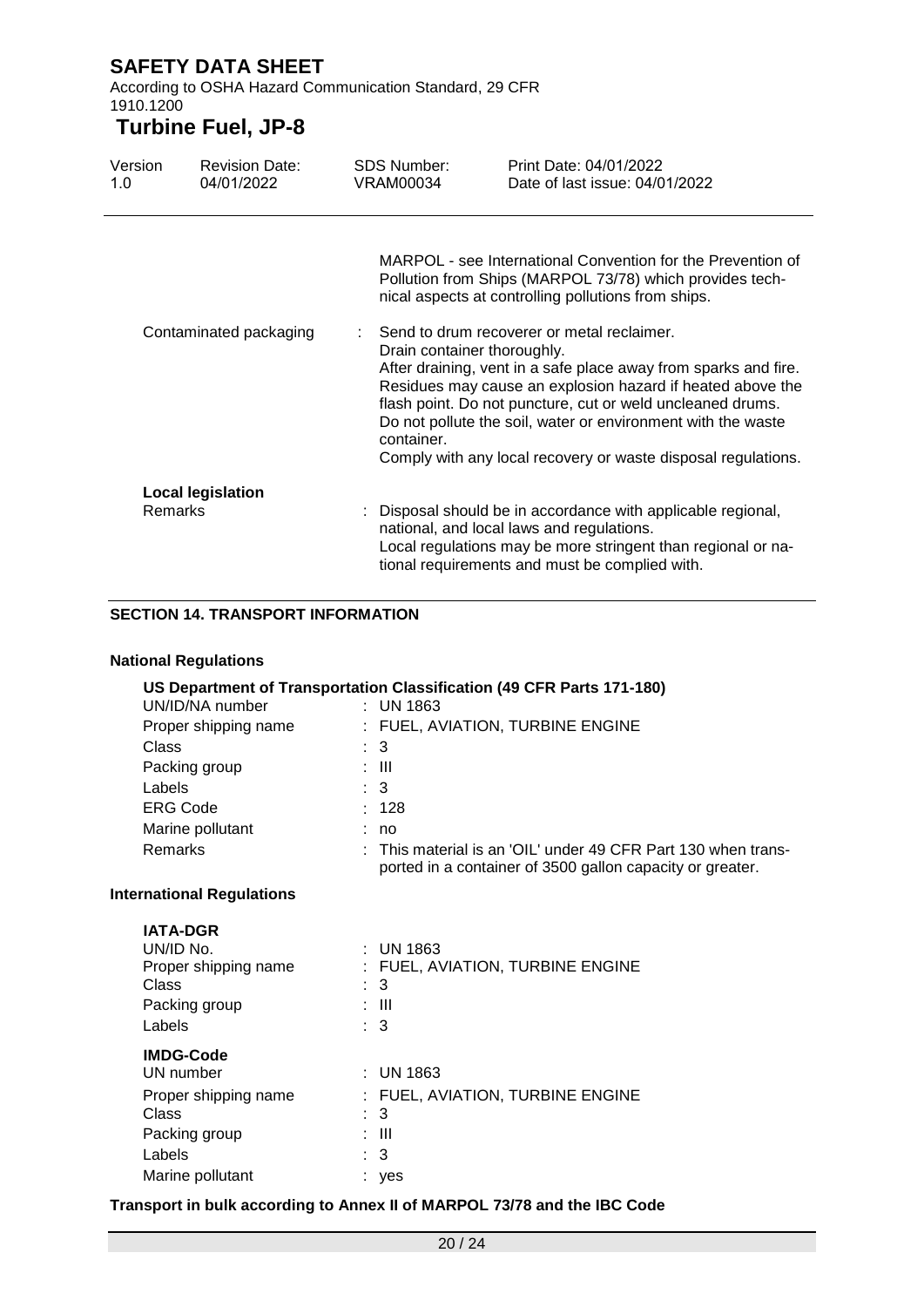According to OSHA Hazard Communication Standard, 29 CFR 1910.1200

### **Turbine Fuel, JP-8**

| Version | <b>Revision Date:</b> | SDS Number: | Print Date: 04/01/2022         |
|---------|-----------------------|-------------|--------------------------------|
| 1.0     | 04/01/2022            | VRAM00034   | Date of last issue: 04/01/2022 |

Not applicable for product as supplied. MARPOL Annex 1 rules apply for bulk shipments by sea.

#### **Special precautions for user**

Remarks : Special Precautions: Refer to Section 7, Handling & Storage, for special precautions which a user needs to be aware of or needs to comply with in connection with transport.

#### **SECTION 15. REGULATORY INFORMATION**

#### **EPCRA - Emergency Planning and Community Right-to-Know Act**

#### **CERCLA Reportable Quantity**

| Components         | CAS-No.        |       | Component RQ   Calculated product RQ |
|--------------------|----------------|-------|--------------------------------------|
|                    |                | (lbs) | (lbs)                                |
| Xvlene             | 1330-20-7      | 100   | 5000                                 |
| <b>Naphthalene</b> | $91 - 20 - 3$  | 100   | $\star$                              |
| Ethylbenzene       | $100 - 41 - 4$ | 1000  |                                      |
| <b>Cumene</b>      | $98 - 82 - 8$  | 5000  | $\star$                              |

\*: Calculated RQ exceeds reasonably attainable upper limit.

#### **SARA 304 Extremely Hazardous Substances Reportable Quantity**

This material does not contain any components with a section 304 EHS RQ.

#### **SARA 302 Extremely Hazardous Substances Threshold Planning Quantity**

This material does not contain any components with a section 302 EHS TPQ.

| SARA 311/312 Hazards | Flammable (gases, aerosols, liquids, or solids)<br>Skin corrosion or irritation<br>Aspiration hazard<br>Specific target organ toxicity (single or repeated exposure) |                |              |
|----------------------|----------------------------------------------------------------------------------------------------------------------------------------------------------------------|----------------|--------------|
| <b>SARA 313</b>      | : The following components are subject to reporting levels es-<br>tablished by SARA Title III, Section 313:                                                          |                |              |
|                      | Xylene                                                                                                                                                               | 1330-20-7      | $>= 1 - 5%$  |
|                      | Ethylbenzene                                                                                                                                                         | $100 - 41 - 4$ | $>= 1 - 5%$  |
|                      | Naphthalene                                                                                                                                                          | $91 - 20 - 3$  | $>= 1 - 5%$  |
|                      | Cumene                                                                                                                                                               | $98 - 82 - 8$  | $>= 1 - 5\%$ |

#### **Clean Water Act**

The following Hazardous Chemicals are listed under the U.S. CleanWater Act, Section 311, Table 117.3:

| Xylene       | 1330-20-7      | $2 \%$ |
|--------------|----------------|--------|
| Ethylbenzene | $100 - 41 - 4$ | $2 \%$ |
| Naphthalene  | $91 - 20 - 3$  | 1 %    |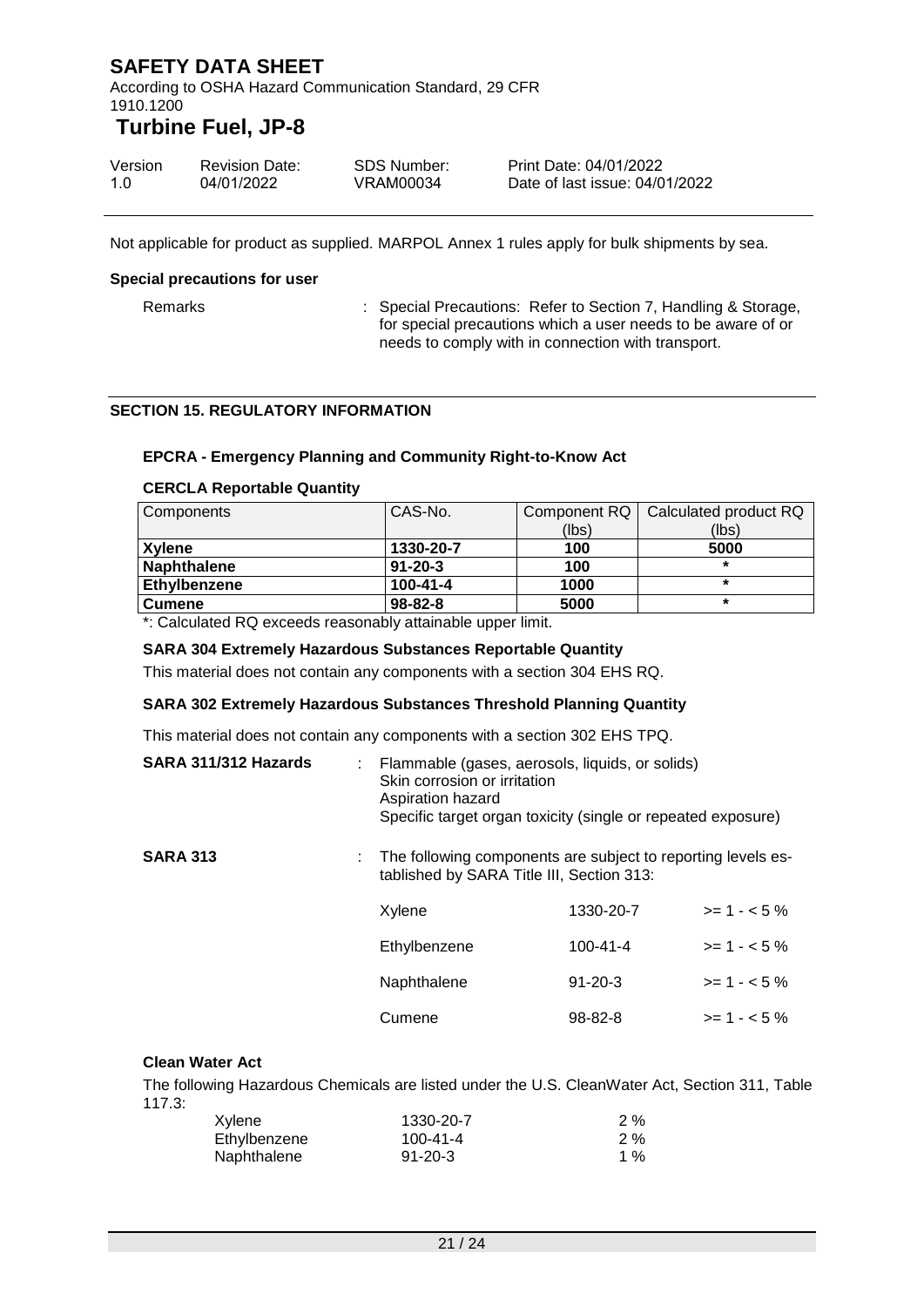According to OSHA Hazard Communication Standard, 29 CFR 1910.1200

### **Turbine Fuel, JP-8**

| Version | <b>Revision Date:</b> | SDS Number: | Print Date: 04/01/2022         |
|---------|-----------------------|-------------|--------------------------------|
| 1.0     | 04/01/2022            | VRAM00034   | Date of last issue: 04/01/2022 |

#### **US State Regulations**

#### **Pennsylvania Right To Know**

| Kerosine (petroleum)           | 8008-20-6      |
|--------------------------------|----------------|
| Xylene                         | 1330-20-7      |
| Ethylbenzene                   | $100 - 41 - 4$ |
| Cumene                         | 98-82-8        |
| Trimethylbenzene (all isomers) | 25551-13-7     |
| Naphthalene                    | $91 - 20 - 3$  |
|                                |                |

#### **California Prop. 65**

WARNING: This product can expose you to chemicals including Ethylbenzene, Naphthalene, Cumene, which is/are known to the State of California to cause cancer. For more information go to www.P65Warnings.ca.gov.

#### **California List of Hazardous Substances**

| Xvlene                         | 1330-20-7      |
|--------------------------------|----------------|
| Ethylbenzene                   | $100 - 41 - 4$ |
| Cumene                         | $98-82-8$      |
| Trimethylbenzene (all isomers) | 25551-13-7     |
| Naphthalene                    | $91 - 20 - 3$  |

#### **Other regulations:**

The regulatory information is not intended to be comprehensive. Other regulations may apply to this material.

#### **SECTION 16. OTHER INFORMATION**

#### **Further information**

NFPA Rating (Health, Fire, Reac-2, 2, 0 tivity)

#### **Full text of other abbreviations**

| <b>ACGIH</b>               | : USA. ACGIH Threshold Limit Values (TLV)                                                                                                                        |
|----------------------------|------------------------------------------------------------------------------------------------------------------------------------------------------------------|
| <b>ACGIH BEI</b>           | ACGIH - Biological Exposure Indices (BEI)                                                                                                                        |
| OSHA P0                    | USA. OSHA - TABLE Z-1 Limits for Air Contaminants -<br>1910.1000                                                                                                 |
| OSHA Z-1                   | : USA. Occupational Exposure Limits (OSHA) - Table Z-1 Lim-<br>its for Air Contaminants                                                                          |
| ACGIH / TWA                | : 8-hour, time-weighted average                                                                                                                                  |
| ACGIH / STEL               | Short-term exposure limit                                                                                                                                        |
| OSHA P0 / TWA              | 8-hour time weighted average                                                                                                                                     |
| OSHA PO / STEL             | Short-term exposure limit                                                                                                                                        |
| OSHA Z-1 / TWA             | : 8-hour time weighted average                                                                                                                                   |
| Abbreviations and Acronyms | : The standard abbreviations and acronyms used in this docu-<br>ment can be looked up in reference literature (e.g. scientific<br>dictionaries) and/or websites. |
|                            | ACGIH = American Conference of Governmental Industrial<br><b>Hygienists</b>                                                                                      |
|                            | $ADR = European Agreement concerning the International$                                                                                                          |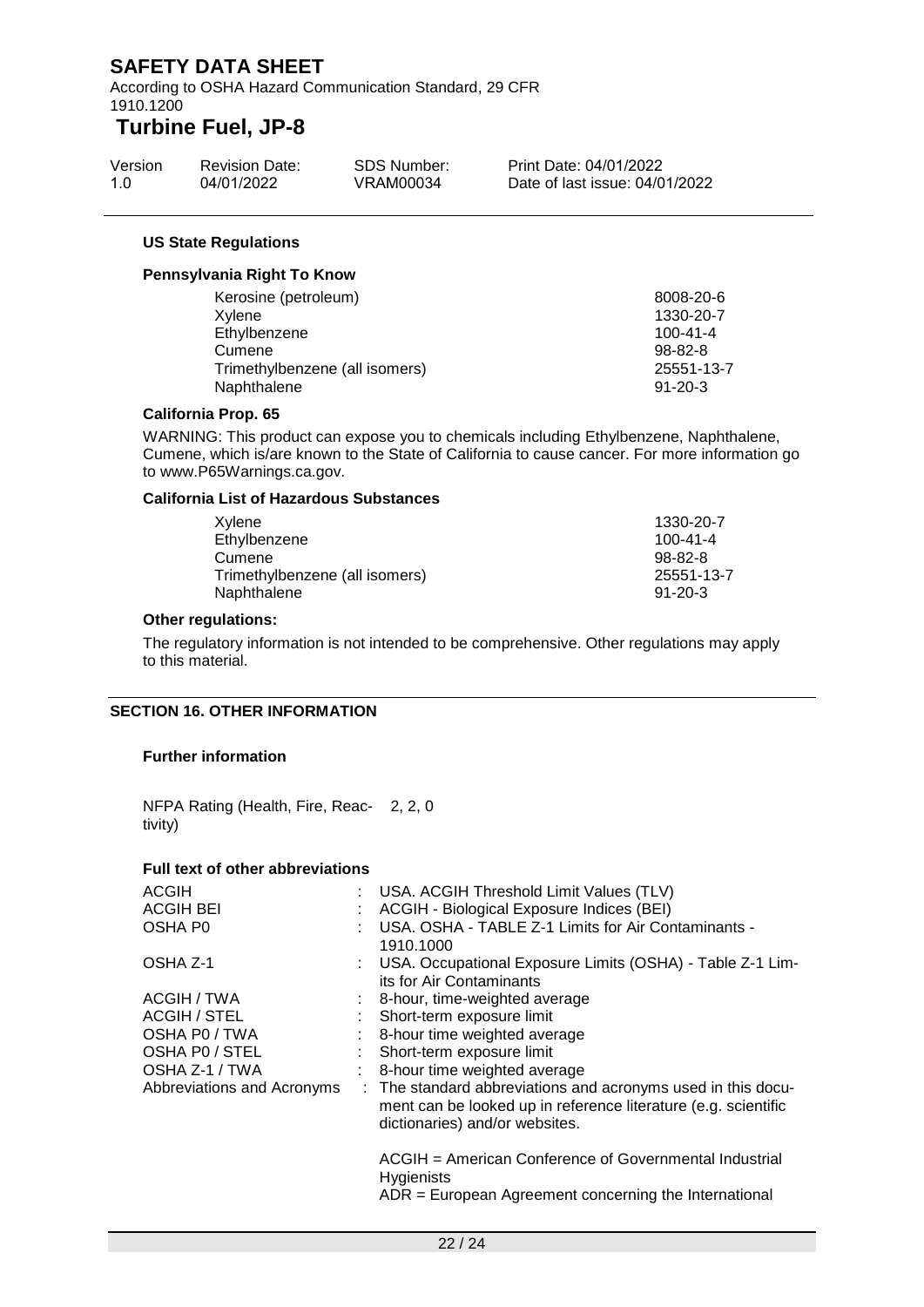According to OSHA Hazard Communication Standard, 29 CFR 1910.1200

| Version<br>1.0 | <b>Revision Date:</b><br>04/01/2022 | <b>SDS Number:</b><br>VRAM00034 | Print Date: 04/01/2022<br>Date of last issue: 04/01/2022           |
|----------------|-------------------------------------|---------------------------------|--------------------------------------------------------------------|
|                |                                     |                                 | Carriage of Dangerous Goods by Road                                |
|                |                                     |                                 | AICS = Australian Inventory of Chemical Substances                 |
|                |                                     |                                 | ASTM = American Society for Testing and Materials                  |
|                |                                     |                                 | BEL = Biological exposure limits                                   |
|                |                                     |                                 | BTEX = Benzene, Toluene, Ethylbenzene, Xylenes                     |
|                |                                     |                                 | <b>CAS = Chemical Abstracts Service</b>                            |
|                |                                     |                                 | CEFIC = European Chemical Industry Council                         |
|                |                                     |                                 | CLP = Classification Packaging and Labelling                       |
|                |                                     |                                 | $COC = Cleveland Open-Cup$                                         |
|                |                                     |                                 | DIN = Deutsches Institut fur Normung                               |
|                |                                     |                                 | DMEL = Derived Minimal Effect Level                                |
|                |                                     |                                 | DNEL = Derived No Effect Level                                     |
|                |                                     |                                 | DSL = Canada Domestic Substance List                               |
|                |                                     |                                 | EC = European Commission                                           |
|                |                                     |                                 | EC50 = Effective Concentration fifty                               |
|                |                                     |                                 | ECETOC = European Center on Ecotoxicology and Toxicolo-            |
|                |                                     | gy Of Chemicals                 |                                                                    |
|                |                                     |                                 | ECHA = European Chemicals Agency                                   |
|                |                                     |                                 | EINECS = The European Inventory of Existing Commercial             |
|                |                                     | <b>Chemical Substances</b>      |                                                                    |
|                |                                     |                                 | $EL50 = E$ ffective Loading fifty                                  |
|                |                                     |                                 | ENCS = Japanese Existing and New Chemical Substances               |
|                |                                     | Inventory                       |                                                                    |
|                |                                     |                                 | EWC = European Waste Code                                          |
|                |                                     |                                 | GHS = Globally Harmonised System of Classification and             |
|                |                                     | Labelling of Chemicals          |                                                                    |
|                |                                     |                                 | IARC = International Agency for Research on Cancer                 |
|                |                                     |                                 | IATA = International Air Transport Association                     |
|                |                                     |                                 | IC50 = Inhibitory Concentration fifty                              |
|                |                                     | IL50 = Inhibitory Level fifty   |                                                                    |
|                |                                     |                                 | <b>IMDG</b> = International Maritime Dangerous Goods               |
|                |                                     |                                 | INV = Chinese Chemicals Inventory                                  |
|                |                                     |                                 | IP346 = Institute of Petroleum test method $N^{\circ}$ 346 for the |
|                |                                     |                                 | determination of polycyclic aromatics DMSO-extractables            |
|                |                                     |                                 | KECI = Korea Existing Chemicals Inventory                          |
|                |                                     |                                 | LC50 = Lethal Concentration fifty                                  |
|                |                                     |                                 | LD50 = Lethal Dose fifty per cent.                                 |
|                |                                     |                                 | LL/EL/IL = Lethal Loading/Effective Loading/Inhibitory loading     |
|                |                                     | $LL50 = Lethal$ Loading fifty   |                                                                    |
|                |                                     |                                 | MARPOL = International Convention for the Prevention of            |
|                |                                     | <b>Pollution From Ships</b>     |                                                                    |
|                |                                     |                                 | NOEC/NOEL = No Observed Effect Concentration / No Ob-              |
|                |                                     | served Effect Level             |                                                                    |
|                |                                     |                                 | OE_HPV = Occupational Exposure - High Production Volume            |
|                |                                     |                                 | PBT = Persistent, Bioaccumulative and Toxic                        |
|                |                                     |                                 | PICCS = Philippine Inventory of Chemicals and Chemical             |
|                |                                     | <b>Substances</b>               |                                                                    |
|                |                                     |                                 | <b>PNEC</b> = Predicted No Effect Concentration                    |
|                |                                     |                                 | REACH = Registration Evaluation And Authorisation Of               |
|                |                                     |                                 |                                                                    |
|                |                                     | Chemicals                       |                                                                    |
|                |                                     |                                 | RID = Regulations Relating to International Carriage of Dan-       |
|                |                                     | gerous Goods by Rail            |                                                                    |
|                |                                     |                                 | SKIN_DES = Skin Designation                                        |
|                |                                     |                                 | STEL = Short term exposure limit                                   |
|                |                                     |                                 | TRA = Targeted Risk Assessment                                     |